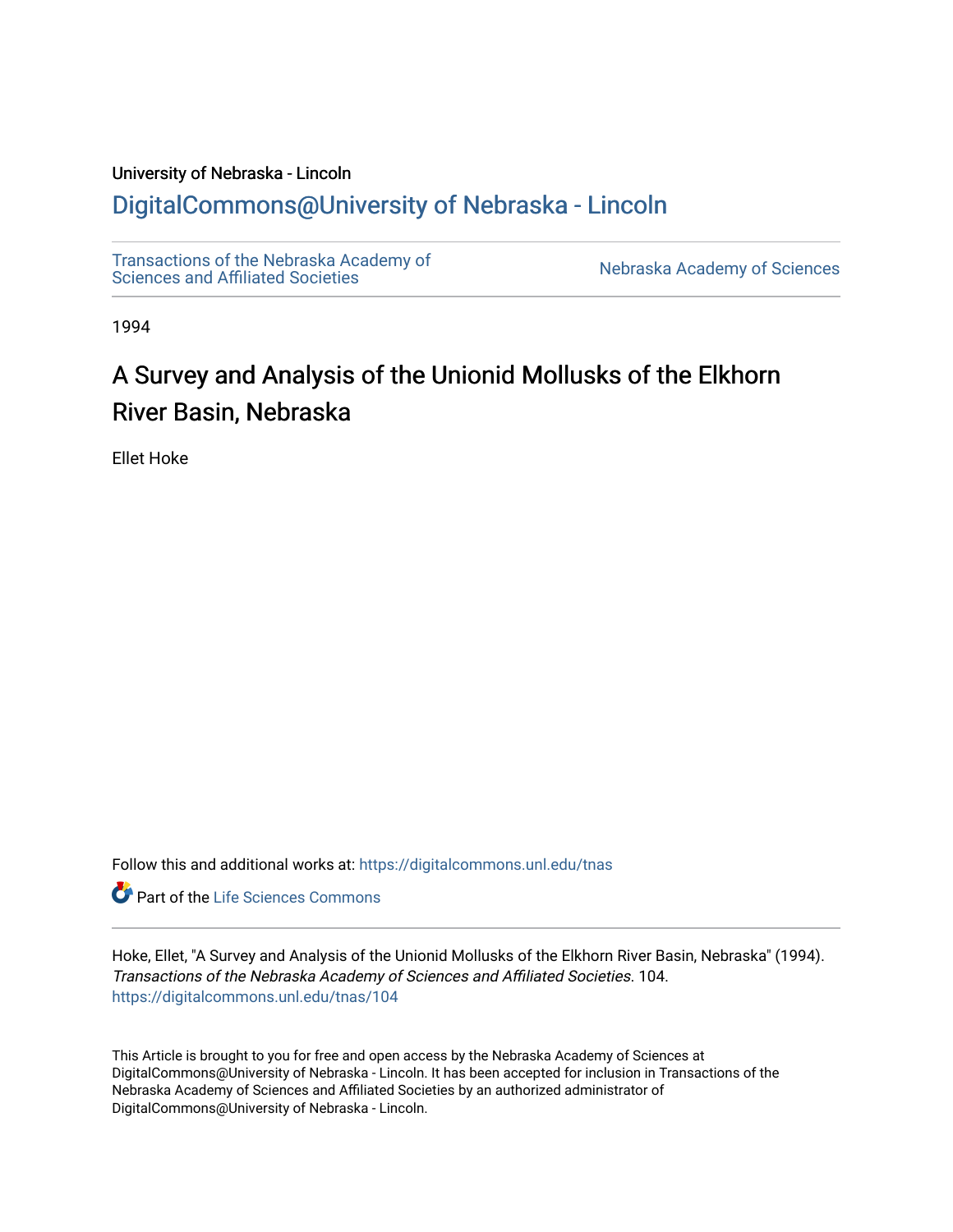#### A **SURVEY AND ANALYSIS OF THE UNIONID MOLLUSKS**

#### **OF THE ELKHORN RIVER BASIN, NEBRASKA**

#### **Ellet Hoke**

13931 Reflection Ct., No. 736 Ballwin, Missouri 63021

#### ABSTRACT

Surveys in the Elkhorn River Basin between 1972 and 1994 documented a unionid fauna of28 taxa. Two additional taxa were documented by museum records, bringing the total to 30 confirmed for the region. In recent collections only eleven species were found as live specimens or fresh shells, suggesting the possible loss of as much as 63% ofthe documented fauna of the Basin. Biological diversity was once greatest in the eastern portion of the Basin, reflecting the greater variety of habitats in this region. At present, the greatest diversity appears to be found in the western portion. This reversal of biologic diversity probably reflects the extent of habitat degradation in the eastern portion. *Arcidens confragosus, Lampsilis teres* f. *teres,*  and *Obovaria olivaria* are newly reported for Nebraska.

t t t

The unionid fauna of the Elkhorn Basin in particular and of Nebraska in general has been relatively unstudied. At the inception of this study, the sole published reference on the bivalve mollusks of the Elkhorn Basin was a species list for the Elkhorn in Aughey's (1877) study of the mollusks of Nebraska, in which he reported twenty-one taxa for the Basin. Recently, Clausen and Havlik (1994) recovered nine species from the Elkhorn River Basin during collection activities in 1993. These reports are discussed in detail later in this paper.

# **THE ELKHORN RIVER BASIN**

The Elkhorn River Basin is the easternmost river basin in the Platte River drainage, and its confluence with the Platte River mainstem occurs less than 40 km above the Platte's juncture with the Missouri River. Draining about  $18,000 \text{ km}^2$  in northeastern Nebraska (Fig. 1), the Elkhorn River is geographically the smallest of the three basins comprising the Platte River drainage in Nebraska. The rivers, streams, and lakes of the Elkhorn River Basin have been extensively impacted by agricultural development.

The Elkhorn River mainstem currently flows 455 kilometers from its source in the sand hills of Rock County to its mouth in Sarpy County (Bentall et aI., 1971). The substrate of the Elkhorn River mainstem throughout its course consists primarily of sand, often shifting sand, a substrate unfavorable to unionids. The substrates of tributary streams, however, are variable and include stable sand, mud, clay, gravel, and combinations of all of these. The Elkhorn River and its tributaries have been subjected to extensive channelization, and 18.8% or 468 of the Basin's original 2494 stream kilometers have been eliminated by channelization (Bliss and Schainost, 1973). Approximately 153 stream kilometers have been lost from the Elkhorn mainstem, with much of the remaining loss due to the channelization of Logan Creek. Bentall et al. (1971) reports the loss of 129 of an original 241 stream kilometers due to the channelization of the lower portion of that stream.

# **GOALS**

The primary goal of this study was to document the distributions of unionid mollusks in the Elkhorn River Basin and, to the extent possible, to identify and document any changes noted in the native fauna. Due to the general absence of documented records for the region, effort was focused not only upon the location of extant populations in the area, but also upon attempting to reconstruct the original fauna of the Basin. Encompassed within these general goals was the corollary objective of developing a model for the unionid distributions observed which could account for current distributions and any changes noted in the fauna.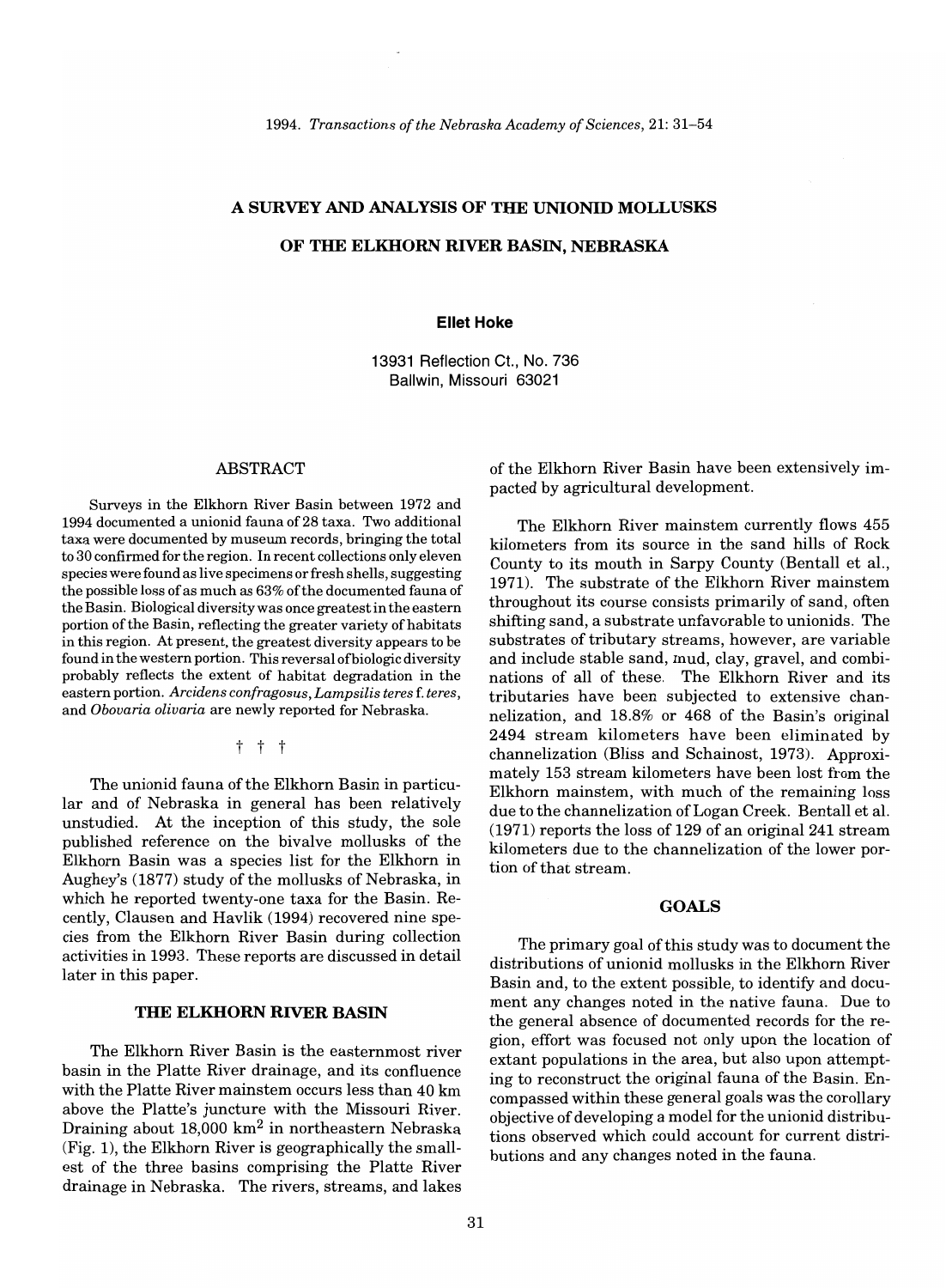

 $\quad$  Figure 1. Counties of the Elkhorn River Basin in perspective.



Figure 2. Collection sites.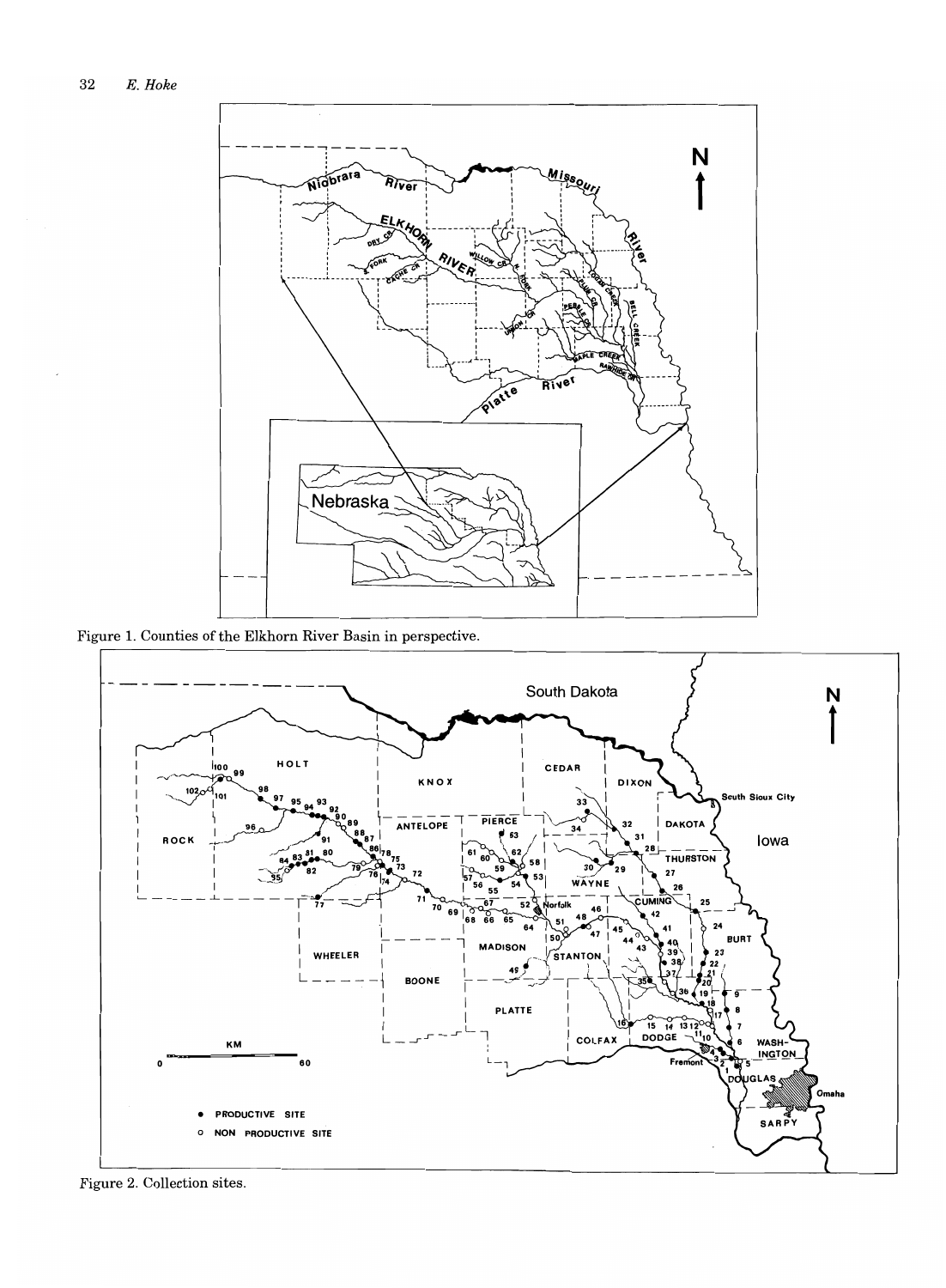#### **METHODS**

It was understood at the inception of the study that the general absence of published specific site records from the Basin would severely restrict the extent to which comparisons of the existing fauna could be made. To overcome this handicap, the following strategies were employed to reconstruct the original fauna of the region:

- 1. Local colleges and universities were contacted with the goal oflocating early records from Nebraska.
- 2. Empty shells and even subfossilized or chalky shells were actively collected throughout the survey in an effort to identify taxa that might no longer be represented by living populations.
- 3. Local residents were questioned concerning the presence or former presence of unionid mollusks in area streams, and factors associated with any noted changes.
- 4. Dry sections of streams were examined in an effort to document the existence of former populations.
- 5. Tributaries were collected extensively with the goal of locating isolated populations which might have been extirpated from the Elkhorn mainstem.

Collecting took place from 1972 to 1994, but the majority of the activity occurred in 1976, 1981, and 1993-1994. In addition, a number of unionids collected from the region in 1969, encompassing seven collection sites, were donated to the writer. Collections were made by hand or with the aid of a garden rake, generally under low-water conditions. An attempt was made to collect every 8 to 10 miles along all rivers and major tributaries in the region. Collecting sites were determined primarily by access and by collecting conditions. All potential habitats in the study area were sampled during the survey. Collection activities were conducted at numerous sites in the Elkhorn River mainstem and its major tributaries. In addition, small creeks, ponds, oxbow lakes, ditches, and portions of dry creeks were sampled in an attempt to gain a full understanding of past and present bivalve distributions in the Elkhorn Basin.

Conditions at collection sites were recorded in field notebooks, with particular attention given to conditions which appeared to impact unionids. In addition, pertinent conversations with local residents were also documented. All collection sites were marked on USGS 1:250,000 scale maps. Collection sheets were prepared for each productive site and specimens were identified by species and condition and posted to the appropriate sheet. Living specimens were generally retained as vouchers only when fresh shells were unavailable at a given collection site. Therefore, relatively few live specimens were retained during the study. All specimens collected during this study were deposited in the Ohio State University Museum of Biological Diversity in Columbus, Ohio.

In 1976, a questionnaire was mailed to all conservation officers of the Nebraska Game and Parks Commission requesting locations of unionid populations noted by conservation officers in their areas. All responses were investigated. In addition, in 1981, area colleges and universities were contacted in an effort to locate unpublished records of bivalve mollusks in the state. Each institution responding affirmatively to this inquiry was visited, and any related specimens were examined and identified by the author.

Names reported by Aughey (1877) were converted into current nomenclature through use of Burch's (1975) synonymy, supplemented by the aid of David H. Stansbery of the Ohio State University Museum of Biological Diversity. All identifications of specimens collected prior to 1982 were corroborated by David H. Stansbery and agree with the records of that institution. Post-1982 records have been identified by the author. The nomenclature employed in this paper is that utilized by the Ohio State University Museum of Biological Diversity.

#### **RESULTS**

A total of 102 collection sites were sampled in this survey of the Elkhorn River Basin (Fig. 2). A number of localities on the upper portion of the Elkhorn River mainstem were sampled as many as three times over the course of the study. Unionid mollusks were recovered at 56 sites or 55 per cent of the locations sampled. Twenty-eight taxa were collected from these localities (Table 1), and two more were confirmed for the region through records located in museum collections. A specimen of *Alasmidonta marginata* Say, 1818 from the Elkhorn was located in the collections at the University of Nebraska State Museum and examined by the author. A specimen of *Lampsilis higginsi* (Lea, 1857) was previously located at the National Museum of Natural History and the identification verified by Havlik (1980).

Only eight of the twenty-eight species collected during survey activities were collected live. New live records for two species, *Anodontoides ferussacianus* and *Lampsilis teres* f. *teres,* were added to those reported by Clausen and Havlik (1994) for the Elkhorn River Basin. The latter is also a new record for Nebraska. Fresh empty shells of one additional unionid, *Toxolasma paruus,* were recovered from an oxbow of the Elkhorn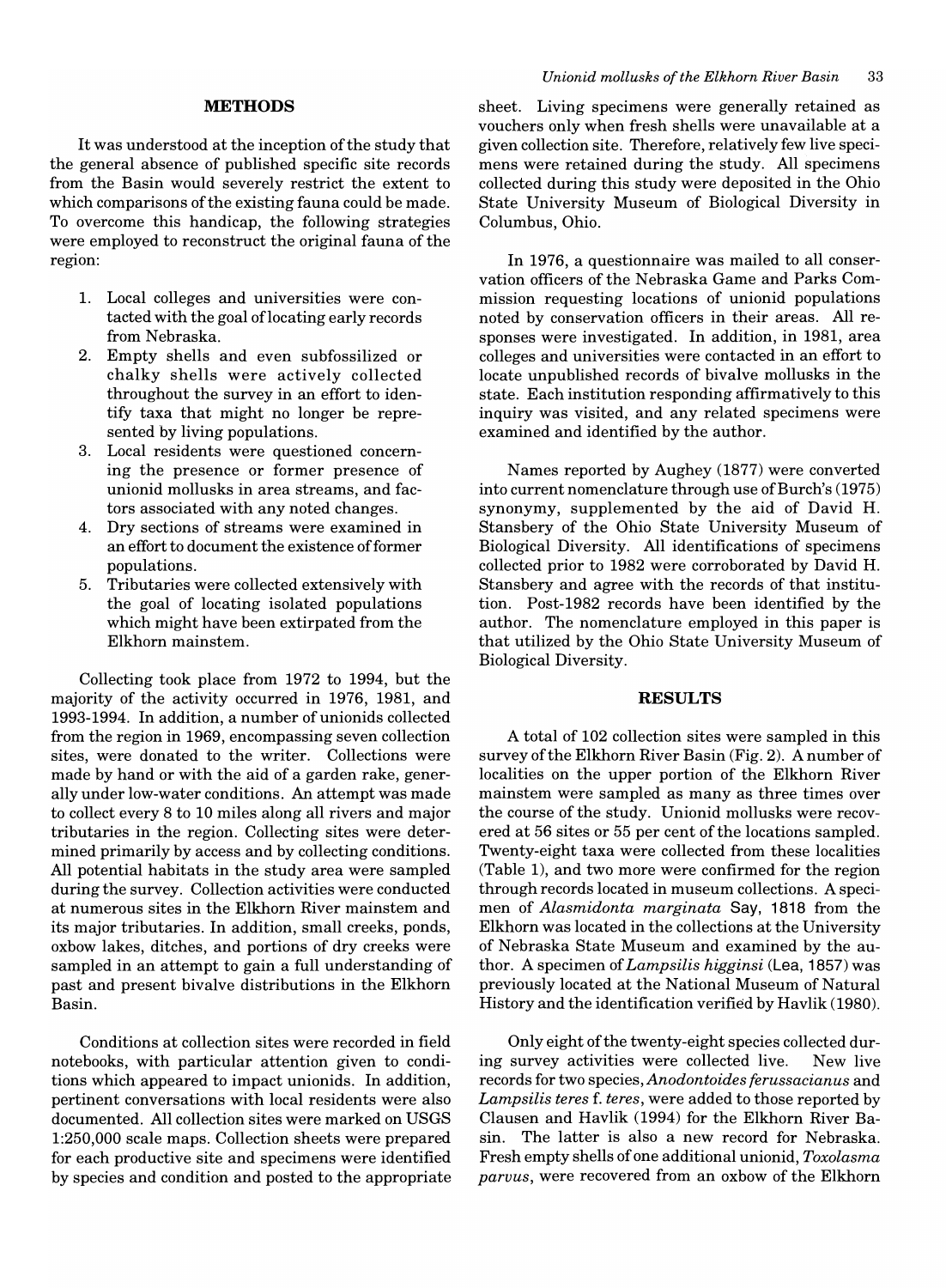Table 1. Unionid molluscs collected from the Elkhorn River Basin by collection site. See Table 2 for complete names and citations. L = live; F = fresh shell; D = dry recent shell; WD = weathered dry shell; S = subfossil or chalky shell.

| <b>Coll. Site:</b>              | 48                                                                                                                                                                                                                                                                                   | 71          | 74        | 75           | 86           | 87   | 88                       | 92                       | 93               | 94           | 95                              | 97                       | 98                       | 100                     |  |
|---------------------------------|--------------------------------------------------------------------------------------------------------------------------------------------------------------------------------------------------------------------------------------------------------------------------------------|-------------|-----------|--------------|--------------|------|--------------------------|--------------------------|------------------|--------------|---------------------------------|--------------------------|--------------------------|-------------------------|--|
| 1. Anodonta imbecillis          | -                                                                                                                                                                                                                                                                                    | —           |           |              |              |      | $\overline{\phantom{0}}$ | $\overline{\phantom{0}}$ |                  |              |                                 | $\overline{\phantom{0}}$ |                          |                         |  |
|                                 | $\overline{\phantom{0}}$                                                                                                                                                                                                                                                             | -           | L         |              |              | D    | D                        | D                        |                  |              | L                               | $\overline{\phantom{0}}$ | WD                       | D                       |  |
|                                 | $\overline{\phantom{0}}$                                                                                                                                                                                                                                                             | L           | L         |              |              |      |                          |                          | WD               |              |                                 | L                        | $\mathbf D$              | L                       |  |
|                                 | $\overline{\phantom{0}}$                                                                                                                                                                                                                                                             | $\equiv$    |           |              |              |      |                          |                          |                  |              |                                 |                          |                          |                         |  |
|                                 | $\overline{\phantom{0}}$                                                                                                                                                                                                                                                             |             |           |              |              |      |                          |                          |                  |              |                                 |                          |                          |                         |  |
| 6. Lasmigona complanata         | -                                                                                                                                                                                                                                                                                    |             |           |              |              |      |                          | D                        |                  |              |                                 |                          | WD                       | L                       |  |
|                                 | $\overline{\phantom{0}}$                                                                                                                                                                                                                                                             |             |           |              |              |      |                          |                          |                  |              |                                 |                          |                          |                         |  |
| 8. Tritogonia verrucosa         | $\overline{\phantom{0}}$                                                                                                                                                                                                                                                             |             |           |              |              |      |                          |                          |                  |              |                                 |                          |                          |                         |  |
|                                 | $\overline{\phantom{0}}$                                                                                                                                                                                                                                                             |             |           |              |              |      |                          |                          |                  |              |                                 |                          |                          |                         |  |
|                                 | -                                                                                                                                                                                                                                                                                    |             |           |              |              |      |                          |                          | WD               |              |                                 |                          |                          |                         |  |
|                                 | —                                                                                                                                                                                                                                                                                    |             |           |              |              |      |                          |                          |                  |              |                                 |                          |                          |                         |  |
|                                 | -                                                                                                                                                                                                                                                                                    |             |           |              |              |      |                          |                          |                  |              |                                 |                          |                          |                         |  |
| 13. Uniomerus tetralasmus       | $\overline{\phantom{0}}$                                                                                                                                                                                                                                                             |             |           |              |              |      |                          |                          |                  |              |                                 |                          |                          |                         |  |
|                                 | $\equiv$                                                                                                                                                                                                                                                                             |             |           |              |              |      |                          |                          |                  |              |                                 |                          |                          |                         |  |
| 15. Obovaria olivaria           | -                                                                                                                                                                                                                                                                                    |             |           |              |              |      |                          |                          |                  |              |                                 |                          |                          |                         |  |
| 16. Truncilla truncata          | -                                                                                                                                                                                                                                                                                    |             |           |              |              |      |                          |                          |                  |              |                                 |                          |                          |                         |  |
| 17. Truncilla donaciformis      | -                                                                                                                                                                                                                                                                                    |             |           |              |              |      |                          |                          |                  |              |                                 |                          |                          |                         |  |
| 18. Leptodea fragilis           | S                                                                                                                                                                                                                                                                                    |             |           |              |              |      |                          |                          |                  |              |                                 |                          |                          |                         |  |
| 19. Potamilus alatus            | $\overline{\phantom{0}}$                                                                                                                                                                                                                                                             |             |           |              |              |      |                          |                          |                  |              |                                 |                          |                          |                         |  |
| 20. Potamilus purpuratus        | $\overline{\phantom{0}}$                                                                                                                                                                                                                                                             |             |           |              |              |      |                          |                          |                  |              |                                 |                          |                          |                         |  |
| 21. Potamilus ohiensis          | $\overline{\phantom{0}}$                                                                                                                                                                                                                                                             |             |           |              |              |      |                          |                          |                  |              |                                 |                          |                          |                         |  |
| 22. Toxolasma parvus            |                                                                                                                                                                                                                                                                                      |             |           |              |              |      |                          |                          |                  |              |                                 |                          |                          |                         |  |
|                                 |                                                                                                                                                                                                                                                                                      |             |           |              |              |      |                          |                          |                  |              |                                 |                          |                          |                         |  |
| 24. Ligumia subrostrata         |                                                                                                                                                                                                                                                                                      |             |           |              |              |      |                          |                          |                  |              |                                 |                          |                          |                         |  |
| 25. Lampsilis teres f. teres    | $\overline{\phantom{0}}$                                                                                                                                                                                                                                                             |             |           |              |              |      |                          |                          |                  |              |                                 |                          |                          |                         |  |
| 26. Lampsilis teres f. anodont. |                                                                                                                                                                                                                                                                                      |             |           |              |              |      |                          |                          |                  |              |                                 |                          |                          |                         |  |
| 27. Lampsilis radiata luteola   | --                                                                                                                                                                                                                                                                                   |             |           | ÷.           |              |      |                          |                          |                  |              |                                 |                          | $\overline{\phantom{0}}$ |                         |  |
| 28. Lampsilis ventricosa        | $\overline{\phantom{0}}$                                                                                                                                                                                                                                                             |             | <b>WD</b> | <b>WD</b>    | $\mathbf{D}$ | D    | L.                       | D                        | L                | $\mathbf{D}$ | L                               | L                        | D                        | L                       |  |
| <b>Total species collected:</b> | $\mathbf{1}$                                                                                                                                                                                                                                                                         | $\mathbf 1$ | 3         | $\mathbf{1}$ | $\mathbf{1}$ | 3    | $\boldsymbol{2}$         | 3                        | $\boldsymbol{2}$ | $\mathbf{1}$ | $\overline{2}$                  | $\overline{2}$           | 5                        | $\overline{\mathbf{4}}$ |  |
| Year(s) collected:              | 1994                                                                                                                                                                                                                                                                                 | 1980        | 1993      | 1993         | 1980         | 1993 | 1993                     | 1993                     |                  |              | 1974                            | 1974                     | 1993                     | 1993                    |  |
|                                 |                                                                                                                                                                                                                                                                                      |             |           |              |              |      |                          |                          |                  |              |                                 |                          | 1974                     |                         |  |
|                                 | 2. Anodonta g. grandis<br>3. Anodontoides ferussacianus<br>4. Strophitus u. undulatus<br>5. Arcidens confragosus<br>7. Lasmigona compressa<br>9. Quadrula quadrula<br>10. Quadrula p. pustulosa<br>11. Amblema p. plicata<br>12. Fusconaia flava<br>14. Actinonaias ligamentina car. |             |           | 1980         |              |      | S                        |                          |                  | 1974         | 1993 1969 <sup>2</sup><br>19692 |                          |                          | 19692                   |  |

Elkhorn River main stem

 ${}^{1}$ Arrangement of taxa follows Stansbery and Borror (1983). 2Collected by Mr. Bob Thomas and given to the author.

River. The remaining nineteen taxa were collected as empty shells in varying states of preservation. Five of these corroborate records first reported for the Elkhorn Basin by Aughey (1877). The remaining fourteen unionids have not been previously reported for the Elkhorn River Basin. Two of these records, *Arcidens confragosus* and *Obovaria olivaria,* are new records for the state of Nebraska.

Living unionids were most common in the upper Elkhorn Basin in Holt County and in sections of tributary creeks with good flow which had not been subjected to heavy siltation or intensive grazing. Live populations are present and even locally abundant in Elkhorn tributaries in the lower portion of the Basin. Bivalves were infrequent in the Elkhorn River mainstem below the Holt County line. Live unionids were, however, collected from the Elkhorn River mainstem and backwaters in Antelope County in 1981. The recent statement by Clausen and Havlik (1994) that unionids are not present below the Holt County line either represents a recent change in the molluscan populations or the difficulty of locating scattered individuals under the generally high water conditions which prevailed in the Elkhorn Basin in 1993, when their survey was conducted.

Species diversity at productive collection sites ranged from 1 to 19 species per site with an average of 3.2. The greatest diversity was found in the Logan Creek Basin in the northeastern Elkhorn River Basin, with an average of 5.3 species per site. Much of this diversity was concentrated at collection sites 19 and 28, with 19 and 14 species respectively included in the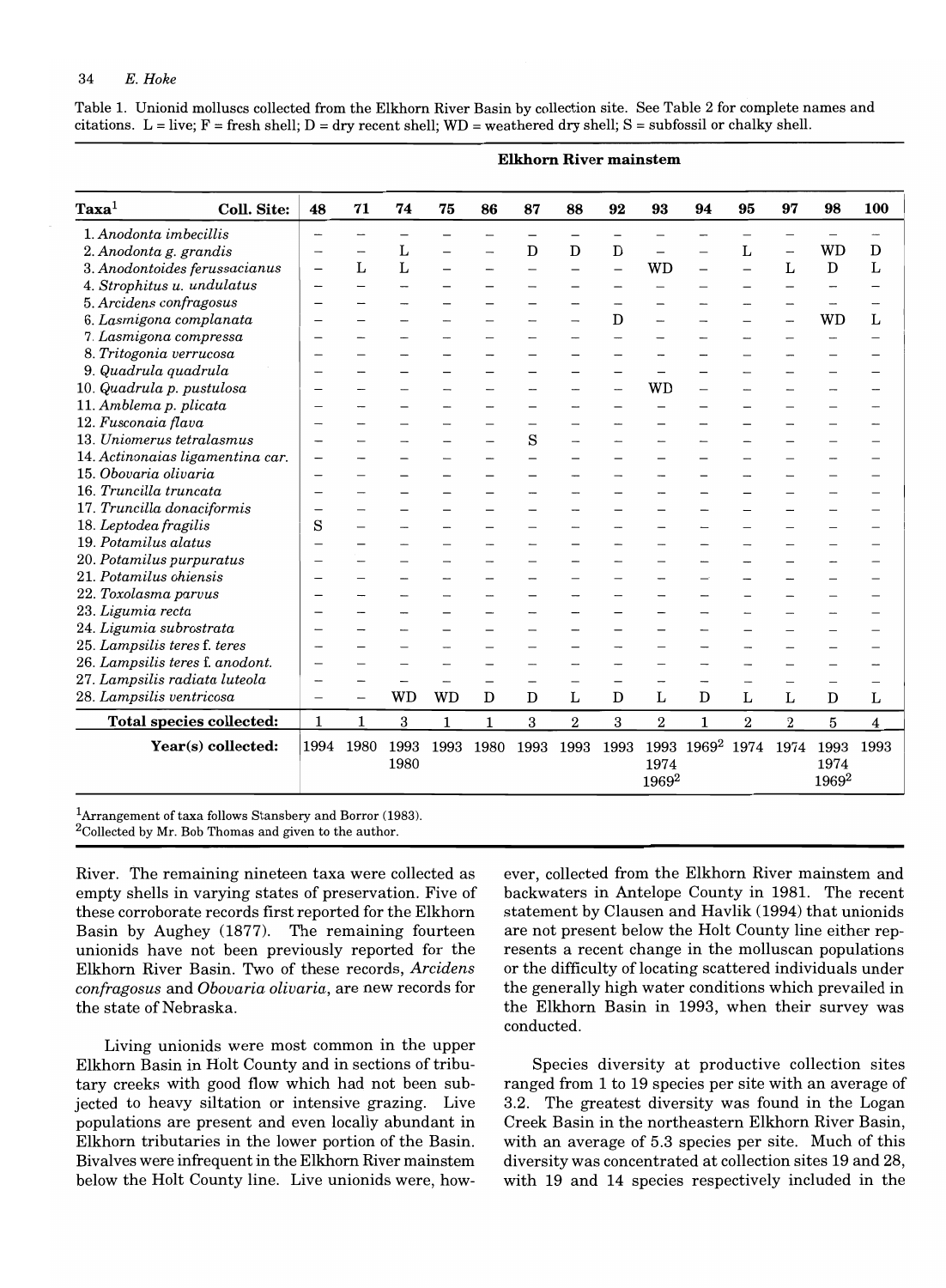Table 1. Continued.

|             |                          |                          |                          |                          |                          |                          |                          | <b>Elkhorn tributaries</b> |                          |                          |                          |                          |                          |           |
|-------------|--------------------------|--------------------------|--------------------------|--------------------------|--------------------------|--------------------------|--------------------------|----------------------------|--------------------------|--------------------------|--------------------------|--------------------------|--------------------------|-----------|
|             |                          |                          | <b>Rawhide Creek</b>     |                          |                          |                          | <b>Bell Creek</b>        |                            | <b>Maple Creek</b>       |                          |                          | <b>Logan Creek</b>       |                          |           |
| Coll.site:  | 1                        | $\bf 2$                  | $\bf{3}$                 | 4                        | $6\phantom{1}6$          | 7                        | $\bf 8$                  | 9                          | 16                       | 18                       | 19                       | 20                       | 21                       | $\bf{22}$ |
| 1.          | $\qquad \qquad -$        | $\qquad \qquad -$        | -                        | -                        | $\qquad \qquad$          |                          | -                        | —                          | $\overline{\phantom{0}}$ | —                        |                          |                          |                          |           |
| 2.          | $\overline{\phantom{m}}$ | $\mathbf L$              | $\mathbf L$              | $\mathbf L$              | -                        |                          |                          |                            | $\rm S$                  | <b>WD</b>                |                          |                          |                          |           |
| 3.          | -                        | $\overline{\phantom{0}}$ | $\overline{\phantom{0}}$ | $\overline{\phantom{0}}$ |                          | -                        | -                        |                            | $\rm S$                  | $\overline{\phantom{0}}$ | $\overline{\phantom{0}}$ |                          |                          |           |
| 4.          |                          |                          |                          |                          | <b>WD</b>                | $\overline{\phantom{m}}$ |                          |                            | S                        |                          | WD                       |                          |                          | S         |
| 5.          | -                        | —                        | $\overline{\phantom{0}}$ |                          | —                        | -                        | —                        |                            |                          | $\overline{\phantom{0}}$ | <b>WD</b>                | WD                       | $\overline{\phantom{0}}$ | -         |
| 6.          | L                        | $\mathbf L$              | ${\bf D}$                | —                        | $\overline{\phantom{0}}$ | L                        | $\mathbf{L}$             | <b>WD</b>                  |                          |                          | L                        |                          | $\overline{\phantom{0}}$ | L         |
| 7.          | $\overline{\phantom{0}}$ | $\overline{\phantom{0}}$ | $\overline{\phantom{0}}$ |                          | —                        |                          | -                        |                            |                          | $\overline{\phantom{0}}$ | <b>WD</b>                | $\overline{\phantom{0}}$ | -                        |           |
| 8.          |                          | —                        | $\overline{\phantom{0}}$ |                          |                          | $\overline{\phantom{m}}$ | -                        |                            |                          | $\overline{\phantom{0}}$ | <b>WD</b>                | S                        | $\overline{\phantom{0}}$ |           |
| 9.          | $\mathbf{L}$             | $\mathbf{L}$             | $\mathbf L$              | $\overline{\phantom{0}}$ | $\mathbf{L}$             | $\Gamma$                 | $\mathbf{L}$             | L                          | <b>WD</b>                |                          | L                        | $\rm S$                  | $\qquad \qquad -$        | L         |
| 10.         |                          | —                        |                          |                          | -                        |                          | —                        |                            |                          | $\overline{\phantom{a}}$ | <b>WD</b>                |                          |                          |           |
| 11.         | Ξ.                       |                          |                          |                          | -                        |                          |                          |                            |                          | $\overline{\phantom{0}}$ | <b>WD</b>                |                          | $\overline{\phantom{0}}$ |           |
| 12.         | $\overline{\phantom{0}}$ | —                        |                          | -                        | WD                       | $\overline{\phantom{0}}$ | $\overline{\phantom{0}}$ |                            | $\overline{\phantom{0}}$ |                          | <b>WD</b>                | S                        | S                        |           |
| 13.         |                          | L                        | L                        | $\overline{\phantom{0}}$ | L                        | $\overline{\phantom{0}}$ | $\overline{\phantom{0}}$ | $\overline{\phantom{0}}$   | <b>WD</b>                |                          | $\overline{\phantom{0}}$ |                          |                          |           |
| 14.         | -                        | -                        | $\overline{\phantom{0}}$ |                          |                          |                          |                          | -                          |                          |                          | $\overline{\phantom{0}}$ |                          |                          |           |
| 15.         | -                        |                          |                          |                          |                          |                          |                          |                            |                          | $\overline{\phantom{0}}$ | $\overline{\phantom{m}}$ | WD                       |                          |           |
| 16.         |                          |                          |                          |                          |                          |                          |                          | $\overline{\phantom{0}}$   |                          | $\overline{\phantom{0}}$ | WD                       | $\overline{\phantom{0}}$ |                          |           |
| 17.         |                          |                          |                          |                          |                          |                          |                          |                            |                          |                          | <b>WD</b>                |                          |                          |           |
| 18.         |                          |                          |                          |                          |                          |                          |                          |                            |                          | $\qquad \qquad -$        | WD                       | $\overline{\phantom{0}}$ | S                        |           |
| 19.         |                          |                          |                          |                          |                          |                          |                          |                            |                          | $\overline{\phantom{0}}$ | WD                       |                          |                          |           |
| 20.         |                          |                          |                          |                          |                          |                          |                          |                            |                          | -                        | $\overline{\phantom{m}}$ |                          |                          |           |
| 21.         |                          |                          | —                        |                          |                          |                          |                          |                            |                          | -                        | WD                       |                          |                          |           |
| 22.         |                          | -                        | <b>WD</b>                |                          |                          |                          |                          | -                          | <b>WD</b>                | $\overline{\phantom{0}}$ |                          |                          |                          |           |
| 23.         | -                        | $\overline{\phantom{0}}$ | $\overline{\phantom{0}}$ |                          |                          |                          |                          |                            |                          |                          | <b>WD</b>                |                          |                          |           |
| 24.         |                          | $\overline{\phantom{0}}$ |                          |                          |                          |                          |                          | $\overline{\phantom{0}}$   |                          | $\overline{\phantom{0}}$ | <b>WD</b>                |                          |                          |           |
| 25.         | --                       |                          |                          |                          | <b>WD</b>                | —                        |                          |                            |                          |                          | L                        |                          |                          |           |
| 26.         | -                        | <b>WD</b>                | -                        |                          |                          |                          |                          |                            |                          |                          | $\overline{\phantom{0}}$ |                          |                          |           |
| 27.         |                          |                          |                          |                          | <b>WD</b>                |                          |                          |                            |                          | $\overline{\phantom{0}}$ | <b>WD</b>                |                          | S                        |           |
| 28.         | -                        |                          |                          | $\overline{\phantom{0}}$ | $\overline{\phantom{0}}$ |                          |                          |                            |                          | $\overline{\phantom{0}}$ | <b>WD</b>                | S                        |                          | -         |
| Tot. spp.:  | $\boldsymbol{2}$         | 5                        | 5                        | $\mathbf{1}$             | $\boldsymbol{6}$         | $\boldsymbol{2}$         | $\overline{2}$           | $\,2$                      | $\bf 6$                  | $\mathbf{1}$             | 19                       | 6                        | 3                        | 3         |
| $Year(s)$ : |                          | 1981 1976                |                          | 1994 1994                | 1981                     |                          | 1994 1981 1982           |                            | 1981                     | 1976                     | 1981<br>1976             |                          | 1981 1982                | 1981      |

collections from those sites. Ifthese two collection sites are excluded from the computation of the average diversity of the Logan Creek drainage, the average for that system falls to 3.4 species per site.

The nineteen taxa collected only as empty shells were recovered primarily from the eastern portion of the Elkhorn Basin. Only three of these have been collected above the Logan Creek drainage. Two species, *Quadrula pustulosa pustulosa* and *Leptodea fragilis,* were recovered above this point in this survey. A third species, *Ligumia subrostrata,* was restricted-to one site on Logan Creek in this study, but a single live specimen was collected by Clausen and Havlik (1994) in Holt County, confirming a wider distribution for that species.

The concentration of biological diversity in the eastern portion of the Elkhorn Basin was one of the most significant results of this survey. Within this region ranges were often extremely limited. Of the sixteen taxa confined to the eastern portion of the Elkhorn, only three were collected from more than one tributary drainage. *Strophitus undulatus undulatus* was the most widespread of these, with records on Bell, Maple, and Logan creeks. Two taxa, *Fusconaia {lava* and *Lampsilis radiata luteola* were collected from both Bell and Logan creeks. The remaining taxa were restricted in their distributions to a single creek.

Species frequency was low for most species in the Elkhorn Basin (Table 2), and this was especially true for those species with ranges restricted to the lower Elkhorn Basin. *Lampsilis teres anodontoides* was collected only from Rawhide Creek and then only at site 2. Twelve species were confined to the Logan Creek drainage, and eight of these were located at only one collection site each, indicating their rarity in the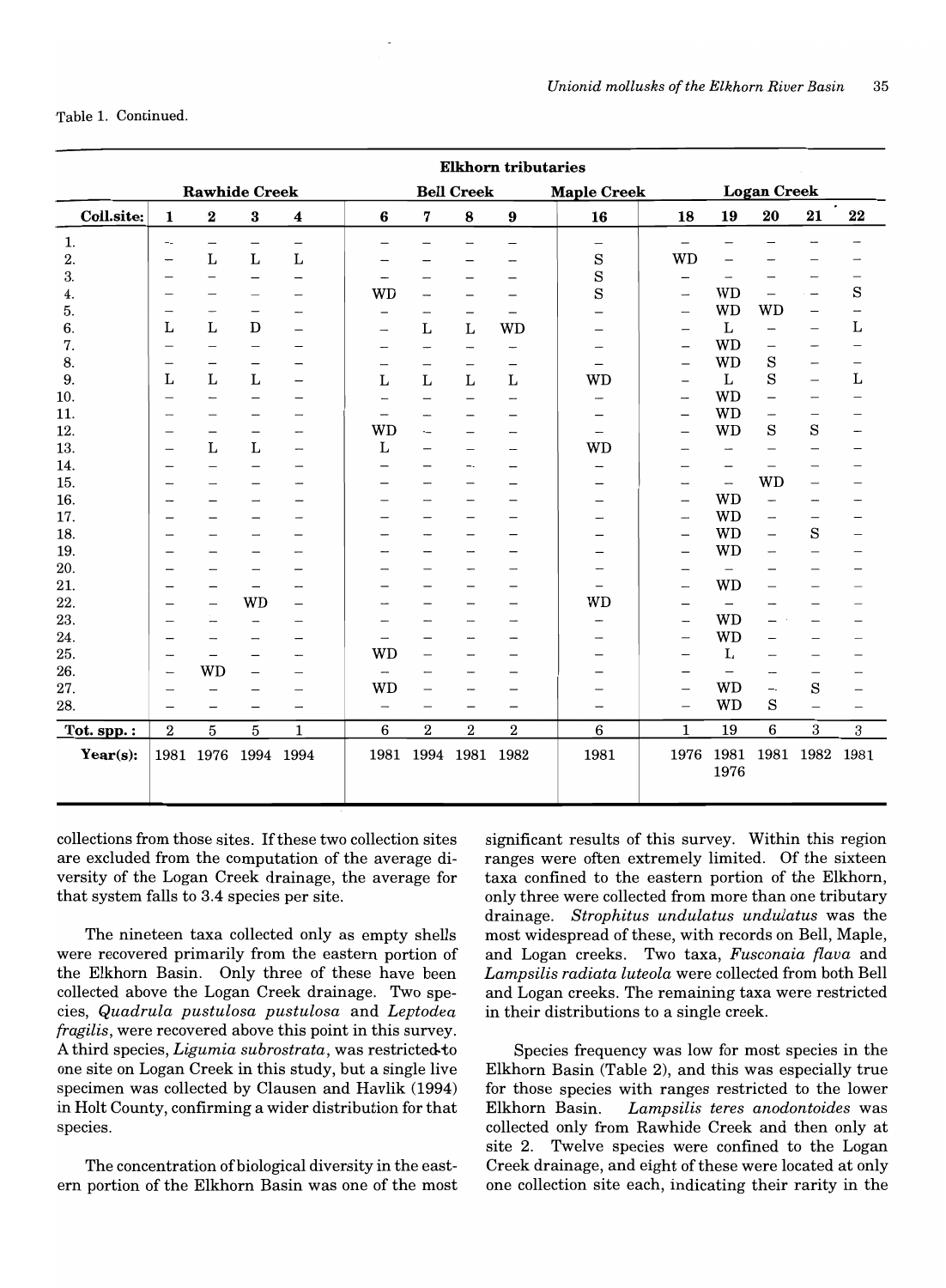Table 1. Continued.

|                    |                          |                          |                          |                               |                          |                          |                          |                          |                          | <b>Elkhorn tributaries</b> |                          |                          |                |                          |                          |
|--------------------|--------------------------|--------------------------|--------------------------|-------------------------------|--------------------------|--------------------------|--------------------------|--------------------------|--------------------------|----------------------------|--------------------------|--------------------------|----------------|--------------------------|--------------------------|
|                    |                          |                          |                          | <b>Logan Creek, continued</b> |                          |                          |                          |                          |                          |                            | Pebble Cr. Oxbow Lk.     |                          |                | <b>Plum Creek</b>        |                          |
| Coll. site: 23     |                          | 25                       | 26                       | ${\bf 27}$                    | 28                       | 29                       | 30                       | 31                       | 32                       | 33                         | 35                       | 38                       | 40             | 41                       | 42                       |
| 1.                 | $\overline{\phantom{0}}$ | $\overline{\phantom{0}}$ | $\overline{\phantom{0}}$ | $\overline{\phantom{0}}$      | $\qquad \qquad -$        | $\qquad \qquad -$        | $\overline{\phantom{0}}$ | $\qquad \qquad -$        | $\qquad \qquad -$        | $\qquad \qquad -$          | $\overline{\phantom{m}}$ | $\overline{\phantom{m}}$ |                | $\overline{\phantom{0}}$ | $\overline{\phantom{0}}$ |
| 2.                 |                          |                          |                          | $\overline{\phantom{0}}$      | <b>WD</b>                | $\rm S$                  | <b>WD</b>                | $\rm S$                  | $\equiv$                 | ${\bf S}$                  |                          | $\mathbf L$              | $\mathbf S$    | ${\bf S}$                | $\overline{\phantom{m}}$ |
| 3.                 |                          |                          | $\overline{\phantom{0}}$ | $\qquad \qquad -$             | <b>WD</b>                | $\overline{\phantom{0}}$ | $\mathbf S$              | $\qquad \qquad -$        | —                        | $\equiv$                   |                          |                          | ÷              | S                        | S                        |
| 4.                 | <b>WD</b>                | $\overline{a}$           | S                        | —                             | <b>WD</b>                | -                        | $\qquad \qquad -$        | S                        | -                        | -                          |                          |                          |                | $\overline{\phantom{0}}$ |                          |
| 5.                 |                          |                          | ÷.                       | $\overline{\phantom{0}}$      |                          | $\overline{\phantom{0}}$ | $\overline{\phantom{m}}$ | $\overline{\phantom{0}}$ | -                        | $\overline{\phantom{a}}$   |                          | $\overline{\phantom{a}}$ |                | $\overline{\phantom{0}}$ | $\overline{\phantom{0}}$ |
| 6.                 | L                        |                          | $\overline{\phantom{0}}$ | -                             | <b>WD</b>                | $\mathbf S$              | <b>WD</b>                | S                        | S                        | $\overline{\phantom{0}}$   |                          | $\overline{\phantom{0}}$ | <b>WD</b>      | $\mathbf D$              | -                        |
| 7.                 |                          |                          | $\equiv$                 | $\overline{\phantom{0}}$      | $\overline{\phantom{0}}$ | $\overline{\phantom{0}}$ | —                        | $\overline{\phantom{0}}$ | $\overline{\phantom{0}}$ | $\overline{\phantom{0}}$   |                          |                          |                | $\overline{\phantom{0}}$ | $\overline{\phantom{0}}$ |
| 8.                 |                          |                          | $\overline{\phantom{0}}$ | $\overline{\phantom{0}}$      | <b>WD</b>                | $\overline{\phantom{0}}$ |                          |                          |                          | $\overline{\phantom{0}}$   |                          |                          |                | $\overline{\phantom{0}}$ | $\overline{\phantom{0}}$ |
| 9.                 | Г                        | L                        | $\overline{\phantom{0}}$ | <b>WD</b>                     | <b>WD</b>                | -                        | $\overline{\phantom{0}}$ | S                        | $\overline{\phantom{0}}$ | $\equiv$                   | <b>WD</b>                |                          |                | $\overline{\phantom{0}}$ | <b>WD</b>                |
| 10.                | $\overline{\phantom{0}}$ |                          | $\rightarrow$            | $\equiv$                      | <b>WD</b>                | $\overline{\phantom{0}}$ | $\overline{\phantom{m}}$ | S                        | $\overline{\phantom{0}}$ | $\overline{\phantom{0}}$   |                          |                          |                | $\equiv$                 | $\overline{\phantom{0}}$ |
| 11.                |                          | $\qquad \qquad -$        | S                        | <b>WD</b>                     | <b>WD</b>                | $\overline{\phantom{m}}$ | $\overline{\phantom{a}}$ | $\equiv$                 |                          | $\overline{\phantom{0}}$   |                          |                          |                | $\overline{\phantom{0}}$ | $\overline{\phantom{0}}$ |
| 12.                | <b>WD</b>                | WD                       | $\qquad \qquad \qquad$   | <b>WD</b>                     | <b>WD</b>                | S                        | <b>WD</b>                | $\rm S$                  | $\overline{\phantom{0}}$ |                            |                          |                          |                | -                        | —                        |
| 13.                |                          |                          | $\overline{\phantom{0}}$ | $\overline{\phantom{0}}$      |                          | $\equiv$                 | $\overline{\phantom{0}}$ | $\overline{\phantom{a}}$ |                          | $\overline{\phantom{0}}$   |                          |                          |                | -                        |                          |
| 14.                |                          |                          | $\qquad \qquad -$        | <b>WD</b>                     | $\qquad \qquad - \qquad$ |                          |                          |                          |                          | $\overline{\phantom{0}}$   |                          |                          |                | -                        | $\overline{\phantom{0}}$ |
| 15.                |                          | $\overline{\phantom{0}}$ | —                        | $\overline{\phantom{0}}$      |                          |                          |                          |                          |                          | $\overline{\phantom{0}}$   |                          |                          |                | $\overline{\phantom{0}}$ | $\overline{\phantom{0}}$ |
| 16.                |                          |                          | -                        | $\overline{\phantom{0}}$      |                          |                          |                          | $\overline{\phantom{0}}$ | $\overline{\phantom{0}}$ |                            |                          |                          |                | -                        | -                        |
| 17.                |                          |                          |                          | $\overline{\phantom{0}}$      | $\qquad \qquad$          |                          |                          | $\qquad \qquad -$        | -                        | —                          |                          |                          |                | $\overline{\phantom{0}}$ |                          |
| 18.                |                          |                          | -                        | $\overline{\phantom{0}}$      | <b>WD</b>                |                          | $\overline{\phantom{0}}$ | S                        | $\overline{\phantom{m}}$ | $\overline{\phantom{0}}$   |                          |                          |                | -                        | $\overline{\phantom{0}}$ |
| 19.                |                          |                          | -                        | -                             |                          | -                        |                          | $\overline{\phantom{0}}$ | -                        |                            |                          |                          |                | $\overline{\phantom{0}}$ | —                        |
| 20.                |                          |                          |                          |                               | $\overline{\phantom{0}}$ | $\mathbf S$              |                          |                          | -                        | —                          |                          |                          |                | -                        | —                        |
| 21.                |                          |                          |                          |                               |                          |                          |                          |                          |                          |                            |                          |                          |                | $\overline{\phantom{0}}$ | -                        |
| 22.                |                          |                          |                          |                               | $\overline{\phantom{0}}$ |                          |                          |                          |                          |                            |                          |                          |                |                          | $\overline{\phantom{0}}$ |
| 23.                |                          |                          |                          | $\overline{\phantom{0}}$      | <b>WD</b>                |                          |                          |                          |                          |                            |                          |                          |                | $\overline{\phantom{0}}$ | $\overline{\phantom{0}}$ |
| 24.                |                          |                          |                          | $\overline{\phantom{0}}$      |                          |                          |                          |                          |                          | $\overline{\phantom{0}}$   |                          |                          |                |                          | -                        |
| 25.                | <b>WD</b>                | L                        | $\overline{\phantom{0}}$ | $\overline{\phantom{0}}$      | <b>WD</b>                |                          |                          |                          |                          |                            |                          |                          |                |                          | $\overline{\phantom{0}}$ |
| 26.                |                          |                          |                          | $\qquad \qquad -$             |                          |                          |                          |                          |                          |                            |                          |                          |                |                          | $\overline{\phantom{0}}$ |
| 27.                |                          |                          | $\overline{\phantom{0}}$ | <b>WD</b>                     | <b>WD</b>                |                          |                          |                          |                          |                            |                          |                          |                | -                        | $\overline{\phantom{0}}$ |
| 28.                | $\overline{\phantom{0}}$ | $\equiv$                 | $\equiv$                 | <b>WD</b>                     | <b>WD</b>                | $\overline{\phantom{0}}$ |                          |                          | $\overline{\phantom{0}}$ | $\overline{\phantom{0}}$   | $\overline{\phantom{0}}$ |                          |                | -                        | $\equiv$                 |
| Tot. spp.:         | $\overline{5}$           | $\overline{3}$           | $\bf 2$                  | $\overline{6}$                | 14                       | $\overline{\mathbf{4}}$  | 4                        | $\overline{7}$           | $\mathbf{1}$             | $\mathbf{1}$               | $\mathbf{1}$             | $\mathbf{1}$             | $\overline{2}$ | $\overline{3}$           | $\overline{2}$           |
| Year(s): 1981 1981 |                          |                          | 1981                     | 1981                          | 1981                     | 1981                     | 1981 1981                |                          | 1981                     | 1981                       | 1994                     | 1974                     | 1972           | 1976                     | 1976                     |

Elkhorn Basin. *Lasmigona compressa, Truncilla truncata, T. donaciformis, Potamilus alatus,* and *P. ohiensis* were collected only at site 19, which may have been the site of a mussel kill. *Obovaria olivaria* was collected only at site 20, and then only as a single weathered valve. *Actinonaias carinata ligamentina* and *Potamilus purpuratus* were collected solely at sites 27 and 29 respectively, and then only as subfossil or chalky valves. *Arcidens confragosus, Tritogonia verrucosa, Amblema plicata plicata,* and *Ligumia recta* were collected from multiple sites in the Logan Creek system.

It is probable that most of the nineteen taxa recovered as empty shells in this survey have been extirpated from the Elkhorn Basin. *Quadrula pustulosa pustulosa* and *Ligumia subrostrata* have been collected live within the Elkhorn Basin by Clausen and Havlik (1994). A number of species, though not collected as live or fresh empty shells, were represented by empty shells in relatively good condition. It is possible that these species still survive within the Elkhorn River Basin. Included in this category were *Arcidens confragosus, Fusconaia {lava, Truncilla truncata,* and *Potamilus alatus.* The best preserved shells of all of these taxa were collected from site 19 on the lower portion of Logan Creek.

# **Distributions**

The distributions of the taxa recovered in this survey are discussed in more detail below and are crossreferenced to the accompanying distribution maps. The arrangement of taxa follows Stansbery and Borror (1983). Darkened circles indicate collection sites at which evidence of a given taxon was recovered in the form of either a live specimen or an empty shell. Open circles indicate collection sites that did not produce records for a given taxon. All sites denoted by circles were collected in this study. Records recovered by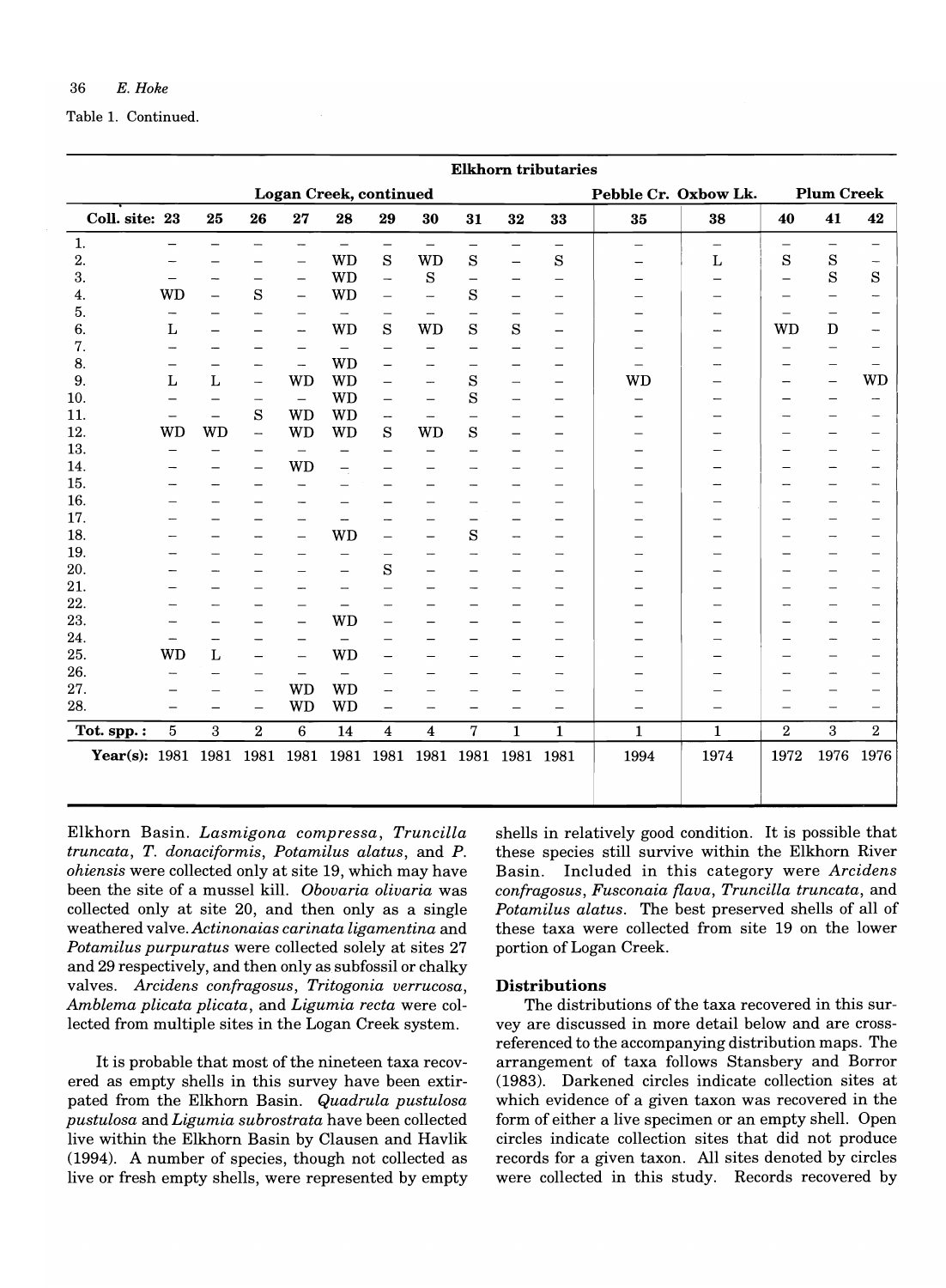Table 1. Continued.

|              |                          |               |                             |                          |                                                          |                          | <b>Elkhorn tributaries</b> |                         |                                |                           |                          |                          |                          |
|--------------|--------------------------|---------------|-----------------------------|--------------------------|----------------------------------------------------------|--------------------------|----------------------------|-------------------------|--------------------------------|---------------------------|--------------------------|--------------------------|--------------------------|
|              |                          |               |                             |                          | Union Cr. N. Fork Elkhorn Willow Cr. Oxbow Lk. Cache Cr. |                          |                            |                         |                                | <b>South Fork Elkhorn</b> |                          |                          | Dry Cr.                  |
| Coll. site:  | 49                       | 53            | 62                          | 63                       | 55                                                       | 73                       | 77                         | 80                      | 81                             | 82                        | 83                       | 84                       | 91                       |
| $\mathbf{1}$ | $\overline{\phantom{m}}$ |               | $\overline{\phantom{a}}$    | $\overline{\phantom{0}}$ | —                                                        | $\mathbf L$              | $\overline{\phantom{m}}$   | $\qquad \qquad -$       | $\qquad \qquad \longleftarrow$ |                           | $\overline{\phantom{m}}$ |                          | $\overline{\phantom{0}}$ |
| 2.           | $\mathbf L$              |               | $\bf L$                     | $\overline{\phantom{0}}$ | -                                                        | $\mathbf L$              | $\overline{\phantom{a}}$   | <b>WD</b>               | $\mathbf D$                    | $\overline{\phantom{m}}$  | $\qquad \qquad -$        | <b>WD</b>                |                          |
| 3.           |                          | $\rightarrow$ | $\bf L$                     | <b>WD</b>                |                                                          | $\overline{\phantom{0}}$ | L                          | $\mathbf L$             | $\mathbf D$                    | $\mathbf S$               | <b>WD</b>                |                          | F                        |
| 4.           |                          |               | $\qquad \qquad -$           |                          |                                                          |                          |                            |                         | —                              | -                         |                          |                          |                          |
| 5.           |                          |               | -                           |                          |                                                          |                          |                            |                         |                                |                           |                          |                          |                          |
| 6.           | <b>WD</b>                |               | $\mathbf{L}$                | -                        |                                                          |                          |                            |                         |                                |                           | $\mathbf L$              | —                        |                          |
| 7.           |                          |               | -                           |                          |                                                          | -                        | -                          |                         |                                |                           |                          |                          |                          |
| 8.           |                          |               |                             |                          |                                                          |                          |                            |                         |                                |                           |                          | -                        |                          |
| 9.           | D                        |               |                             |                          |                                                          |                          |                            |                         |                                |                           |                          | -                        |                          |
| 10.          |                          |               |                             | -                        |                                                          |                          | —                          |                         |                                |                           |                          | $\qquad \qquad$          |                          |
| 11.          |                          |               |                             | $\overline{\phantom{0}}$ | -                                                        | -                        | -                          |                         |                                |                           |                          |                          |                          |
| 12.          |                          |               |                             |                          |                                                          |                          |                            |                         |                                |                           |                          |                          |                          |
| 13.          | <b>WD</b>                |               |                             |                          | -                                                        |                          |                            | <b>WD</b>               | -                              |                           |                          | —                        |                          |
| 14.          |                          |               |                             |                          |                                                          |                          |                            |                         |                                |                           |                          |                          |                          |
| 15.          |                          |               |                             |                          |                                                          |                          |                            |                         |                                |                           | -                        | -                        |                          |
| 16.          |                          |               |                             |                          |                                                          |                          |                            |                         |                                |                           |                          | —                        |                          |
| 17.          |                          |               |                             |                          |                                                          |                          |                            |                         |                                |                           | -                        | $\qquad \qquad$          |                          |
| 18.          |                          |               |                             | $\overline{\phantom{0}}$ | -                                                        |                          | -                          |                         | $\overline{\phantom{0}}$       | -                         |                          | —                        |                          |
| 19.          |                          |               |                             | -                        | -                                                        |                          | -                          |                         | -                              |                           |                          |                          |                          |
| 20.          |                          |               |                             | -                        |                                                          |                          |                            |                         |                                |                           |                          |                          |                          |
| 21.          |                          |               |                             |                          |                                                          |                          |                            |                         |                                |                           |                          |                          |                          |
| 22.          |                          |               |                             |                          |                                                          | $\mathbf F$              |                            |                         |                                |                           |                          |                          |                          |
| 23.          |                          |               |                             |                          |                                                          |                          |                            |                         |                                |                           |                          | $\overline{\phantom{a}}$ |                          |
| 24.          |                          |               |                             |                          |                                                          | $\overline{\phantom{0}}$ |                            |                         |                                |                           |                          |                          |                          |
| 25.          |                          |               |                             |                          |                                                          |                          |                            |                         |                                |                           |                          |                          |                          |
| 26.          |                          |               |                             | -                        | -                                                        |                          |                            |                         |                                |                           |                          | -                        |                          |
| 27.          |                          |               | $\overline{\phantom{a}}$    |                          | -                                                        |                          |                            |                         |                                | -                         | -                        |                          |                          |
| 28.          |                          | L             | $\mathbf{L}$                | $\qquad \qquad -$        | L                                                        | -                        | $\overline{\phantom{0}}$   | $\mathbf L$             | $\mathbf L$                    | $\qquad \qquad -$         | —<br>—                   | -                        |                          |
| Tot. spp.:   | $\overline{\mathbf{4}}$  | $\mathbf 1$   | $\overline{\mathbf{4}}$     | $\mathbf 1$              | $\mathbf 1$                                              | $\bf 3$                  | $\mathbf 1$                | $\overline{\mathbf{4}}$ | $\bf 3$                        | $\mathbf 1$               | $\,2$                    | $\mathbf{1}$             | $\mathbf 1$              |
| Year $(s)$ : | 1994                     |               | 1976 1976 1993              |                          | 1993                                                     | 1980                     | 1974<br>1969 <sup>2</sup>  | 1993<br>$1969^2$        | 1993                           | 1993                      | 1993                     | 1993                     | 1969 <sup>2</sup>        |
| $2a + 1$     |                          |               | $\sim$ $\sim$ $\sim$ $\sim$ | <b>State State</b>       |                                                          |                          |                            |                         |                                |                           |                          |                          |                          |

 $2$ Collected by Mr. Bob Thomas and given to the author.

Clausen and Havlik (1994) have been included on the distribution maps only for locales in which a given taxon was not recovered during this survey. In those instances the relevant collection sites have been denoted as darkened triangles on the associated maps.

*Anodonta (Utterbackia) imbecillis* was collected at only one site in this survey, an oxbow lake in Antelope County (Fig. 3). Live specimens were collected from a soft-mud-and-sand substrate in quiet water. Oxbow lakes are common in the Elkhorn Basin, but they were sampled infrequently in this survey due to access problems. It is thus probable that this species is significantly more common than is indicated from the results of this survey. *Anodonta imbecillis* was also collected by Clausen and Havlik (1994) in their survey of the Elkhorn Basin, though not as a live record. It has been

reported in Nebraska in the Loup drainage (Hoke, 1994) as *Utterbackia imbecillis,* and as A. *imbecillis,* for the Platte River (Baxa, 1981; Freeman and Perkins, 1992; Lingle, 1992; Roedel, 1990).

*Anodonta (Pyganodon) grandis grandis* was the unionid most frequently recovered during the study (Fig. 4). It has been reported previously for the Elkhorn Basin (Aughey, 1877; Clausen and Havlik, 1994). In this study, it was found to be present in area creeks, oxbow lakes, and in the mainstem of the Elkhorn River in the upper reaches ofthe Basin in Holt County. Live specimens were taken from mud, mud and sand, and sand substrates in quiet water, and in slow to moderate current. Despite its abundance in this study,  $A$ .  $g$ . *grandis* is probably under-represented in survey results since, like A. *imbecillis,* it is often found in oxbow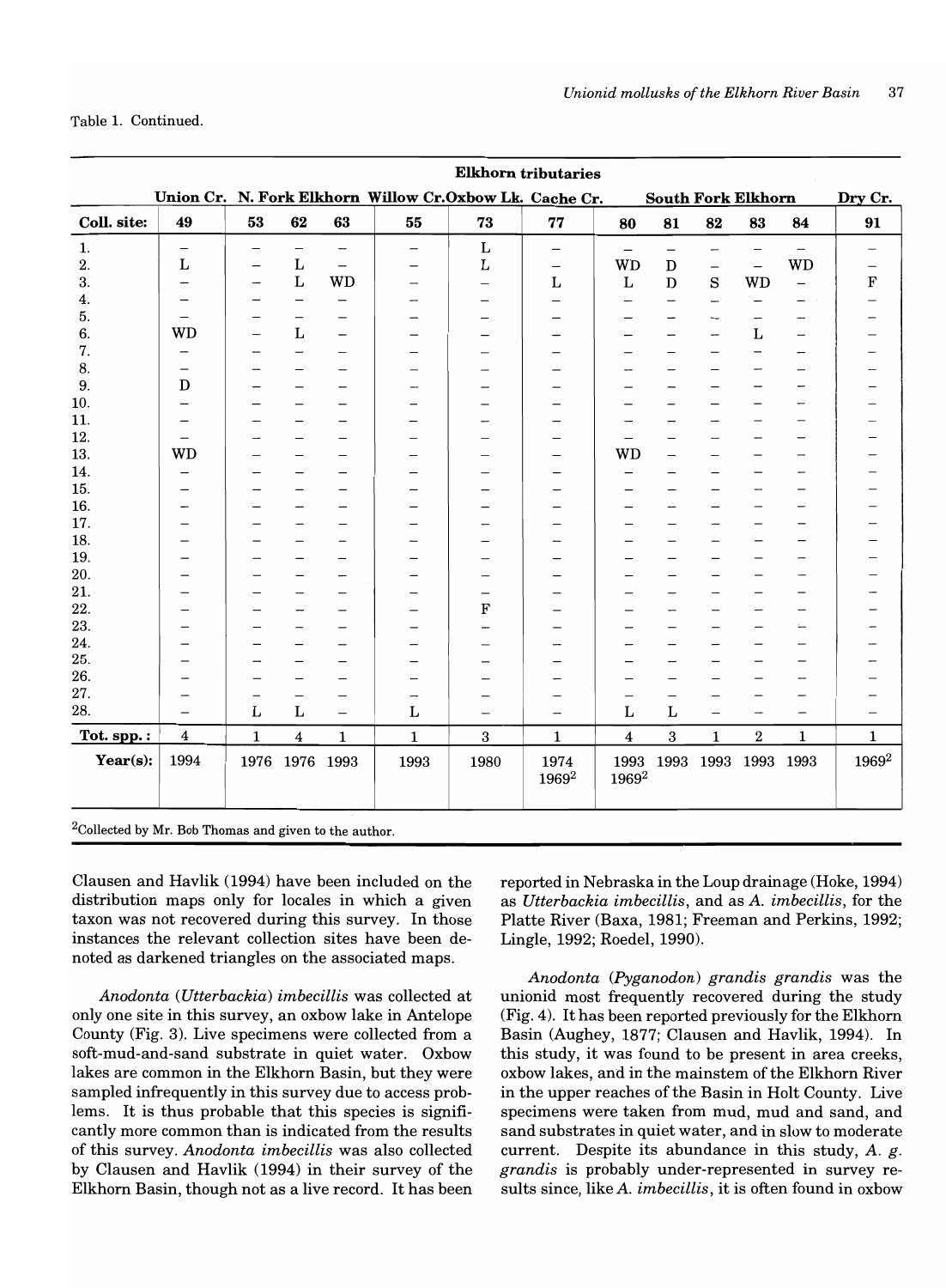Table 2. Species frequency of unionid mollusks collected from the Elkhorn River Basin.

|                                                 |                                      | <b>Species frequency</b>                            |  |
|-------------------------------------------------|--------------------------------------|-----------------------------------------------------|--|
| $\textbf{Taxa}^1$                               | <b>Number</b><br>of sites<br>present | As a percent<br>of productive<br>sites <sup>2</sup> |  |
| Anodonta (Utterbackia) imbecillis Say, 1829     | 1                                    | 1.79                                                |  |
| Anodonta (Pyganodon) grandis grandis Say, 1829  | 26                                   | 46.43                                               |  |
| Anodontoides ferussacianus (Lea, 1834)          | 19                                   | 33.93                                               |  |
| Strophitus undulatus undulatus (Say, 1817)      | 8                                    | 14.29                                               |  |
| Arcidens confragosus (Say, 1829)                | $\overline{2}$                       | 3.57                                                |  |
| Lasmigona complanata (Barnes, 1823)             | 22                                   | 39.29                                               |  |
| Lasmigona compressa (Lea, 1829)                 | $\mathbf{1}$                         | 1.79                                                |  |
| Tritogonia verrucosa (Rafinesque, 1820)         | $\mathbf{3}$                         | 5.36                                                |  |
| Quadrula quadrula (Rafinesque, 1820)            | 19                                   | 33.93                                               |  |
| Quadrula pustulosa pustulosa (Lea, 1831)        | 4                                    | 7.14                                                |  |
| Amblema plicata plicata (Say, 1817)             | $\overline{\mathbf{4}}$              | 7.14                                                |  |
| Fusconaia flava (Rafinesque, 1820)              | 11                                   | 19.64                                               |  |
| Uniomerus tetralasmus (Say, 1831)               | 7                                    | 12.50                                               |  |
| Actinonaias ligamentina carinata (Barnes, 1823) | $\mathbf 1$                          | 1.79                                                |  |
| Obovaria olivaria (Rafinesque, 1820)            | $\mathbf 1$                          | 1.79                                                |  |
| Truncilla truncata Rafinesque, 1820             | $\mathbf{1}$                         | 1.79                                                |  |
| Truncilla donaciformis (Lea, 1827)              | $\mathbf{1}$                         | 1.79                                                |  |
| Leptodea fragilis (Rafinesque, 1820)            | 5                                    | 8.93                                                |  |
| Potamilus alatus (Say, 1817)                    | 1                                    | 1.79                                                |  |
| Potamilus purpuratus (Lamarck, 1819)            | $\mathbf{1}$                         | 1.79                                                |  |
| Potamilus ohiensis (Rafinesque, 1820)           | $\mathbf{1}$                         | 1.79                                                |  |
| Toxolasma parvus (Barnes, 1823)                 | $\boldsymbol{3}$                     | 5.36                                                |  |
| Ligumia recta (Lamarck, 1819)                   | $\bf 2$                              | 3.57                                                |  |
| Ligumia subrostrata (Say, 1831)                 | $\mathbf{1}$                         | 1.79                                                |  |
| Lampsilis teres f. teres (Rafinesque, 1820)     | $\bf 5$                              | 8.93                                                |  |
| Lampsilis teres f. anodontoides (Lea, 1831)     | $\mathbf{1}$                         | 1.79                                                |  |
| Lampsilis radiata luteola (Lamarck, 1819)       | 5                                    | 8.93                                                |  |
| Lampsilis ventricosa (Barnes, 1823)             | 21                                   | 37.50                                               |  |

lArrangement of taxa follows Stansbery and Borror (1983).

 $^{2}$ This value was calculated by dividing the number of sites present by the total number of productive collection sites (56) in this survey.

lakes, which were not sampled extensively. *Anodonta g. grandis* has been reported, as *Pyganodon grandis grandis,* from the Loup system (Hoke, 1994) in Nebraska, the Missouri River bordering Nebraska (Hoke, 1983), and the Platte River (Baxa, 1981; Freeman and Perkins, 1992; Lingle, 1992; Roedel, 1990).

*Anodontoides ferussacianus* was one of the most frequently encountered species in this survey (Fig. 5), though it has not been previously collected in the Elkhorn Basin. Live specimens were recovered from the upper Elkhorn River Basin in Antelope and Holt counties and from one site in the North Fork of the Elkhorn River. It was also collected from the eastern portion ofthe Elkhorn Basin, but these records were all empty shells, often highly weathered. *Anodontoides ferussacianus* is typically found in clear water in small streams (Oesch, 1984;

Parmalee, 1967). The records recovered in the eastern portion of the Elkhorn River Basin conform to this pattern. Most of these streams, however, are now very turbid, suggesting a possible rationale for the absence of living populations in this area at the present time. This unionid has been collected in the Loup system (Hoke, 1994) and in the Platte drainage (Freeman and Perkins, 1992; Lingle, 1992; Roedel, 1990).

Though relatively widespread in the lower Elkhorn River Basin in this survey (Fig. 6), *Strophitus undulatus undulatus* has not been collected previously in the study area. Live specimens were not recovered in this survey. This mussel was recently reported to be abundant at one location on the Platte River (Roedel, 1990), but Freeman and Perkins (1992) were not able to corroborate this report definitively, though they did report the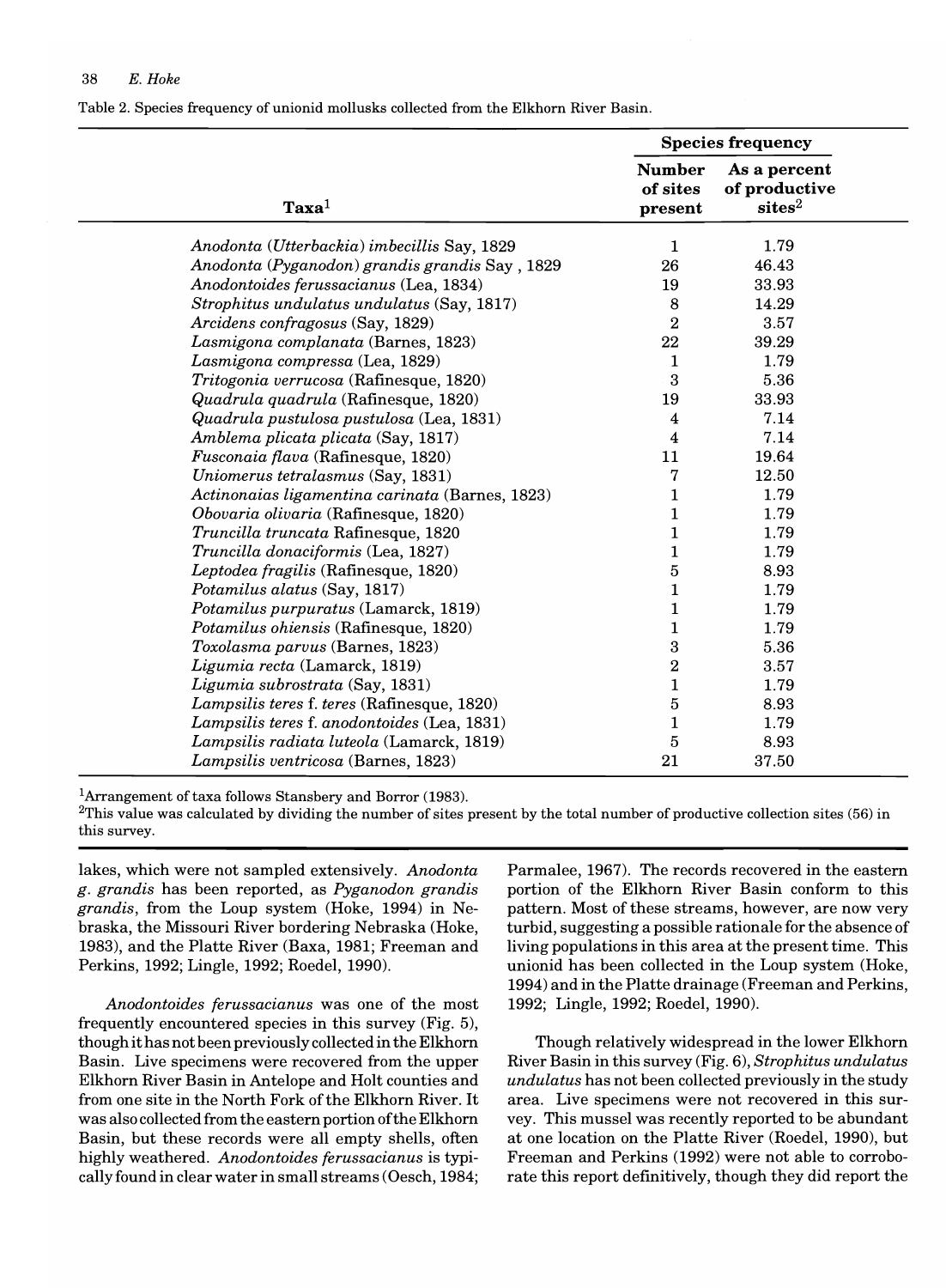species for the Platte based upon a tentative identification of one valve. *Strophitus undulatus undulatus* bears a superficial resemblance to *Anodontoides ferussacianus,*  and it is possible that the latter has been confused with *S. u. undulatus.* There are no other recent reports of this species in Nebraska. It has probably been extirpated from the Elkhorn Basin.

The recovery of specimens of *Arcidens confragosus*  in this survey represents the first time this species has ever been reported for Nebraska. Empty shells of this unionid were collected from two sites along the lower portion of Logan Creek (Fig. 7). The shells of one specimen were in relatively good condition, suggesting that live animals may still reside in the collection area.

*Lasmigona complanata* was found throughout the Elkhorn River Basin (Fig. 8). It was present at more collection sites than any other bivalve with the exception of *Anodonta grandis grandis,* but it was usually not abundant when found. Live individuals were located in sand, mud, sandy mud, and mud and clay substrates in water ranging from a few centimeters to 0.8 meter in depth. It was collected in tributaries throughout the study region and was often found in current. In addition, several specimens in collections at Wayne State College came from oxbow lakes in Stanton and Cuming counties. *Lasmigona complanata*  has also been collected from the Elkhorn by Clausen and Havlik (1994). Recent reports of this bivalve in Nebraska include collections in the Loup system (Hoke, 1994), the Missouri River (Hoke, 1983), and the Platte River (Freeman and Perkins, 1992; Lingle, 1992; Roedel, 1990).

The record for *Lasmigona compressa* represents the first report of this species in Nebraska in over a century. Aughey (1877) reported this bivalve as *Unio pressus* for the Nemaha River. It appears to be extremely rare in the Missouri River Basin. Murray and Leonard (1962) did not report this unionid for Kansas, and Oesch (1984) does not report it as occurring in Missouri. It has not previously been reported for the Elkhorn Basin. Represented at only one site (Fig. 9) as weathered empty shells, the probability of extant populations of *L. compressa* in the Elkhorn Basin is extremely doubtful.

The distribution of *Tritogonia verrucosa* in this study was confined to Logan Creek (Fig. 10). Specimens recovered in this study are the first records of this taxon in the Elkhorn Basin. The existence of live populations of this bivalve in the Elkhorn Basin is doubtful. *Tritogonia verrucosa* was formerly infrequent but widespread throughout eastern Nebraska. There are, however, no recent live records for this species anywhere in the interior of the state. It has been reported for the Missouri River bordering Nebraska by Hoke (1983).

*Quadrula quadrula* was first reported for the Elkhorn by Aughey (1877). Though it was categorized as extremely rare by Clausen and Havlik (1994), it was, in this study, one of the most common bivalves collected in the Elkhorn Basin (Fig. 11). Live specimens in this survey were confmed to the eastern portion of the Elkhorn Basin. When live populations were present, this bivalve was often either the most abundant species or the only species at a collection site. The upstream face of a small beaver dam on the lower portion of Bell Creek at site 6 contained more than twenty living individuals *in situ. Quadrula quadrula*  was often found in slow to moderate current in a stable sand or firm mud bottom, but it also occurred in sand and gravel substrates. This bivalve is well distributed in Nebraska and has been reported for the Loup system (Hoke, 1994), the Missouri River (Hoke, 1983), and the Platte River (Freeman and Perkins, 1992; Lingle, 1992; Roedel,1990).

Specimens of *Quadrula pustulosa pustulosa* were recovered in good condition from site 19 on Logan Creek, and from site 93 in the Elkhorn River in Holt county (Fig. 12). The specimens from site 19 were numerous, suggesting the presence of a recent popuJation in the area. Though not recovered live in this survey a single live specimen was recovered from the upper Elkhorn by Clausen and Havlik (1994). *Quadrula p. pustulosa* was once widespread in eastern Nebraska, but its range has been drastically reduced. It appears less able to tolerate changed conditions than is *Q. quadrula,* and live specimens of the latter are frequently present when Q. *p. pustulosa* is represented solely by weathered valves.

*Amblema plicata plicata* was present only in the Logan Creek drainage in this survey (Fig. 13). The specimens obtained in this study constitute the first records for this species in the Elkhorn Basin. *Amblema p. plicata* was formerly present in eastern Nebraska. Though it is reported to be highly tolerant to pollution (Oesch, 1984), there are no recent reports of live populations in the state. It has probably been extirpated from the Elkhorn Basin.

*Fusconaia {lava* was first reported for the Elkhorn River by Aughey (1877). The collection of specimens in this survey supports his report. Though well represented in survey collections (Fig. 14), *F. {lava* was not found live at any collection site. Specimens collected at site 19 were both numerous and in relatively good condition, raising the possibility of the existence of an extant population in the vicinity. This bivalve was once common and widespread in eastern Nebraska, but no recent live specimens have been collected in the state. Parmalee (1967) has attributed siltation as the cause of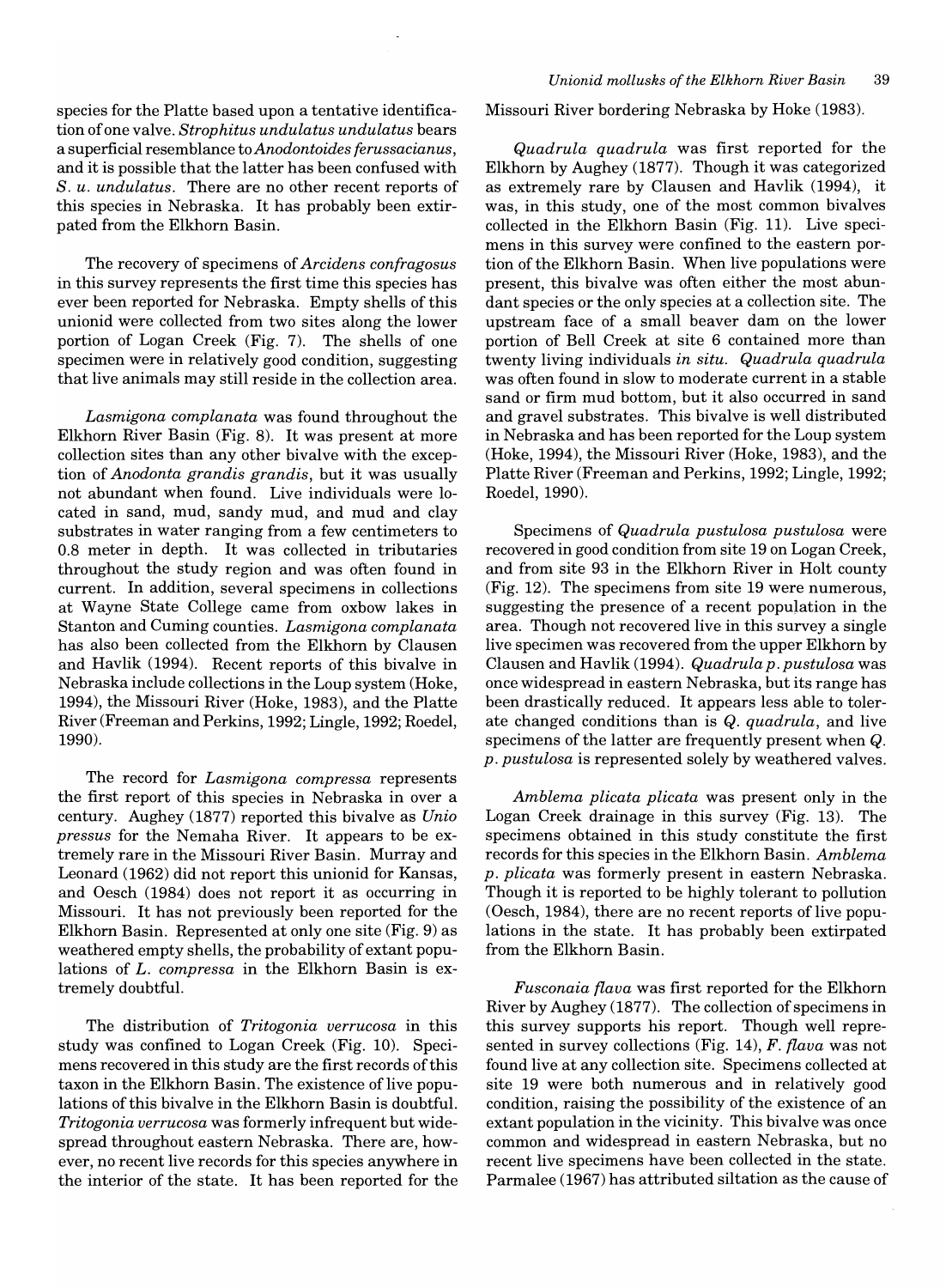its extermination from some rivers in Illinois.

Live specimens of *Uniomerus tetralasmus* (Fig. 15) were recovered from the lower Elkhorn River Basin. This species was collected live from mud, mud and sand, and mud and gravel substrates in shallow water with slow current. *Uniomerus tetralasmus* has recently been reported for the Elkhorn Basin (Clausen and Havlik, 1994), the Loup system (Hoke, 1994), and for the Platte (Freeman and Perkins, 1992; Lingle, 1992; Roedel, 1990).

*Actinonaias ligamentina carinata* was represented in survey collections by a single fragmentary subfossil valve collected from one site (Fig. 16). This unionid has not previously been reported for the Elkhorn Basin. The presence of extant populations of *A. 1. carinata* in the Elkhorn Basin is extremely doubtful, and it has probably been extirpated from the region.

A single weathered valve of *Obouaria oliuaria* was collected at one site on Logan Creek in this study (Fig. 17). This taxon has not been previously reported for the Elkhorn Basin or from Nebraska. *Obouaria oliuaria*  has probably been extirpated from the Elkhorn Basin.

Specimens *ofTruncilla truncata* and *T. donaciformis*  were recovered from only one site in the Elkhorn Basin (Fig. 9). Specimens of *T. truncata* were numerous and in relatively good condition, suggesting the possibility ofthe presence of a live population in the vicinity. Both of these taxa are new records for the Elkhorn River Basin. Live specimens have not been collected recently in the interior of the state, but both species have been recovered from the Missouri River along the Nebraska border with South Dakota (Hoke, 1983).

Empty shells of *Leptodea fragilis* were collected from five collection sites in the eastern portion of the Elkhorn Basin in this study (Fig. 18). It has previously been reported for the Elkhorn by Aughey (1877) and by Clausen and Havlik (1994). The absence of live records for this unionid is somewhat surprising since it is one of the most common bivalves found in the Missouri River along the Nebraska border (Hoke, 1983) but is consistent with recent records from the Platte River, where it is present but not common (Freeman and Perkins, 1992; Lingle, 1992; Roedel, 1990).

*Potamilus alatus* was collected in this study at only one site (Fig. 9). It was originally reported for the Elkhorn by Aughey (1877). One of the specimens recovered in this study may have been fairly recent in origin. This bivalve has been reported in the Platte Valley from the Schramm Aquarium ponds, an artificial habitat, by Freeman and Perkins (1992). It has recently been collected live in a natural habitat, the Missouri River, along the Nebraska-South Dakota border (Hoke, 1983).

Specimens of *Potamilus purpuratus* collected in this study document this species in the Elkhorn drainage for the first time (Fig. 19). Since this bivalve was represented solely by subfossilized or chalky valves, the presence in the Elkhorn Basin of an extant population is highly doubtful.

*Potamilus ohiensis* was limited to only one site in this study (Fig. 9). This bivalve has not been reported previously for the Elkhorn Basin by any source. *Potamilus ohiensis* is one of the few unionids that are silt tolerant, and its scarcity in this study is surprising. It has been reported in Nebraska for the Loup River drainage (Hoke, 1994), the Missouri River (Hoke 1983), and the Platte River (Freeman and Perkins, 1992; Lingle, 1992; Roedel, 1990).

The records for *Toxolasma paruus* collected in this study corroborated Aughey's (1877) report of this species in the Elkhorn Basin (Fig. 20). Fresh empty shells of *T. paruus* were collected from an oxbow of the Elkhorn River in Antelope county, indicating the presence of a live population. *Toxolasma paruus* appears typically in a mud or mud and sand substrate in quiet water or in slow current. It is probably more abundant than the results of this survey suggest. This bivalve is the smallest unionid found in Nebraska and is thus difficult to collect. In addition, oxbow lakes appear to be one of its common habitats, and this habitat was not sampled extensively in this survey.

Specimens of *Ligumia recta* collected in this survey constitute the first report ofthis species in the Elkhorn Basin. Records collected were weathered and were geographically confined to Logan Creek (Fig. 21). *Ligumia recta* was formerly widespread in eastern Nebraska, but no extant populations have been located within the state in recent years. It probably has been extirpated from the Basin.

*Ligumia subrostrata* was first reported by Aughey (1877) for the Elkhorn Basin. In this survey its distribution was limited to a single site on Logan Creek (Fig. 22). The only other report of this species is a single live specimen collected on the upper Elkhorn by Clausen and Havlik (1994). No additional recent live records of this species have been reported elsewhere in the state. It is extremely rare and should be considered endangered in Nebraska.

*Lampsilis teres* f. *teres* (Fig. 23) was collected live at two locations in Logan Creek, and empty shells were found at three additional locations on Logan and Bell creeks in the eastern portion of the Elkhorn Basin.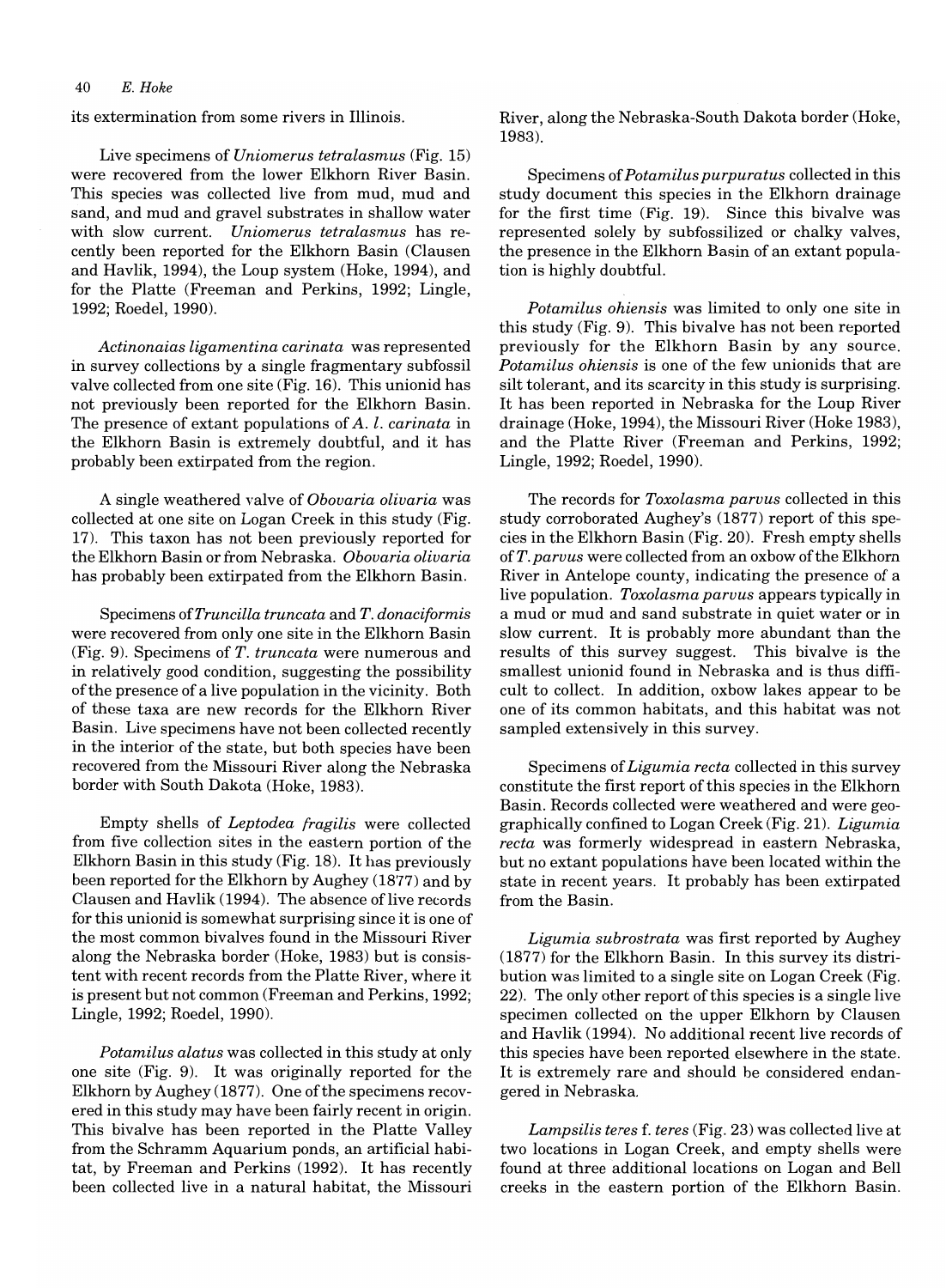Live specimens were found in a stable sand substrate in current in 20 to 60 centimeters of water. These records constitute the first documentation of this form of the species in Nebraska. The record for *Lampsilis teres* f. *anodontoides* collected from Bell Creek in this survey (Fig. 24) confirmed the report by Aughey (1877).

*Lampsilis radiata luteola* was recovered in this study solely from collection sites within the lower Elkhorn Basin (Fig. 25). It was first documented for the Elkhorn Basin in this survey. The distribution of this bivalve in Nebraska has been drastically reduced in recent years, and live populations are extremely rare in Nebraska. There is no evidence at present to suggest that extant populations of *L. r. luteola* currently survive in the Elkhorn Basin.

The third-most-frequently encountered unionid in this survey was *Lampsilis ventricosa* (Fig. 26). Living populations were confined to portions of the upper Elkhorn River Basin in Holt County, and some scattered populations in the North Fork Elkhorn River Basin. Where living populations were located, they usually were the most abundant species present. Live individuals were found in sand, sand and mud, and mud substrates at depths ranging from a few centimeters to a meter, and were generally located in slow to moderate current. Several specimens at site 88 were collected from an oxbow of the Elkhorn River which was still partially connected to the river. Live populations appear to be absent from the lower portion of the Basin at the present time. The recovery of empty shells from Logan Creek, however, indicates this has not always been true. *Lampsilis ventricosa* has been previously reported for the Elkhorn Basin (Aughey, 1877; Clausen and Havlik, 1994). Scattered live specimens of this bivalve have been collected by the writer in eastern Nebraska, but its range in the state has been greatly reduced. The populations of *L. ventricosa* in the upper Elkhorn Basin may be the only reproducing populations remaining in the state. As such, they should be protected and closely monitored.

#### **LITERATURE REVIEW AND DISCUSSION**

Aughey (1877) reported 21 taxa from the Elkhorn River Basin, 20 from the Elkhorn and an additional taxon, *Quadrula cylindrica,* from Logan Creek (Table 3). Since *Unio cornutus* (Barnes) and *Unio phillipsi*  (Conrad) are considered synonyms for *Obliquaria reflexa,* his species list for the Basin includes only twenty valid modern taxa. Ten of Aughey's records were confirmed for the Elkhorn River Basin in this study as noted on Table 3. Nine were confirmed through records collected during the survey. A final species, *Alasmidonta marginata,* was confirmed through examination of specimens at the University of Nebraska State Museum.

At least three of Aughey's remaining taxa are probably misidentified based upon known distributional ranges. Burch (1975) reports the distributional range of *Epioblasma flexuosa* as the Ohio River drainage, and that of *Actinonaias pectorosa* as the Tennessee and Cumberland drainages. The range for *Elliptio complanata* has been reported as the "Apalachicola River system; Altamaha River system of Georgia north to St. Lawrence River system of Canada and in the Interior Basin west to Lake Superior and parts of the Hudson Bay drainage" (Burch, 1975).

The appropriate disposition of the seven remaining taxa reported by Aughey is less clear. *Anodonta suborbiculata* has recently been collected from the Missouri River along the Nebraska border (Hoke, 1983). Oesch (1984) reports westernmost Missouri records for five of Aughey's taxa as follows: *Cumberlandia monodonta,* Osage River in central and west central Missouri; *Quadrula metanevra,* Grand River of northwestern Missouri; *Pleurobema sintoxia,* Lamine River, central Missouri; and *Obliquaria reflexa,* northwestern Missouri. Two of the taxa, *Quadrula cylindrica* and *Potamilus capax,* have not been reported within the Missouri River Basin by any other source.

A number of attempts were made to locate voucher specimens supporting Aughey's remaining seven taxa. Collections at the University of Nebraska State Museum, where Aughey was appointed Director of Cabinets in 1874, were examined, but only a few specimens were located dating from his tenure at that institution, and only one of them, that for *Alasmidonta marginata,*  supported any of his published records for the Elkhorn River Basin. A specimen catalogued as *Unio capax*  (Green), which may date from Aughey's tenure, was actually a female *Lampsilis ventricosa,* suggesting though not conclusively proving that Aughey's record for *Potamilus capax* was a misidentification. Until such time as they can be substantiated by documented voucher specimens, the seven remaining taxa reported by Aughey for the Elkhorn River Basin may best be considered as possible but unconfirmed taxa.

One last early record for the Elkhorn Basin was reported by Havlik (1980): a specimen of *Lampsilis higginsi* in the National Museum of Natural History collected by Bruner in 1891 near West Point, Nebraska. The validity of this record has been understandably questioned on distributional grounds by Havlik (1980). Havlik (1983) associates the presence of *L. higginsi*  with populations of *Obovaria olivaria* and *Megalonaias nervosa* (Rafinesque, 1820). The documentation of O. *olivaria* for the Elkhorn Basin in this study strengthens the possibility that Bruner's record is correct. In the absence of any evidence to the contrary *Lampsilis*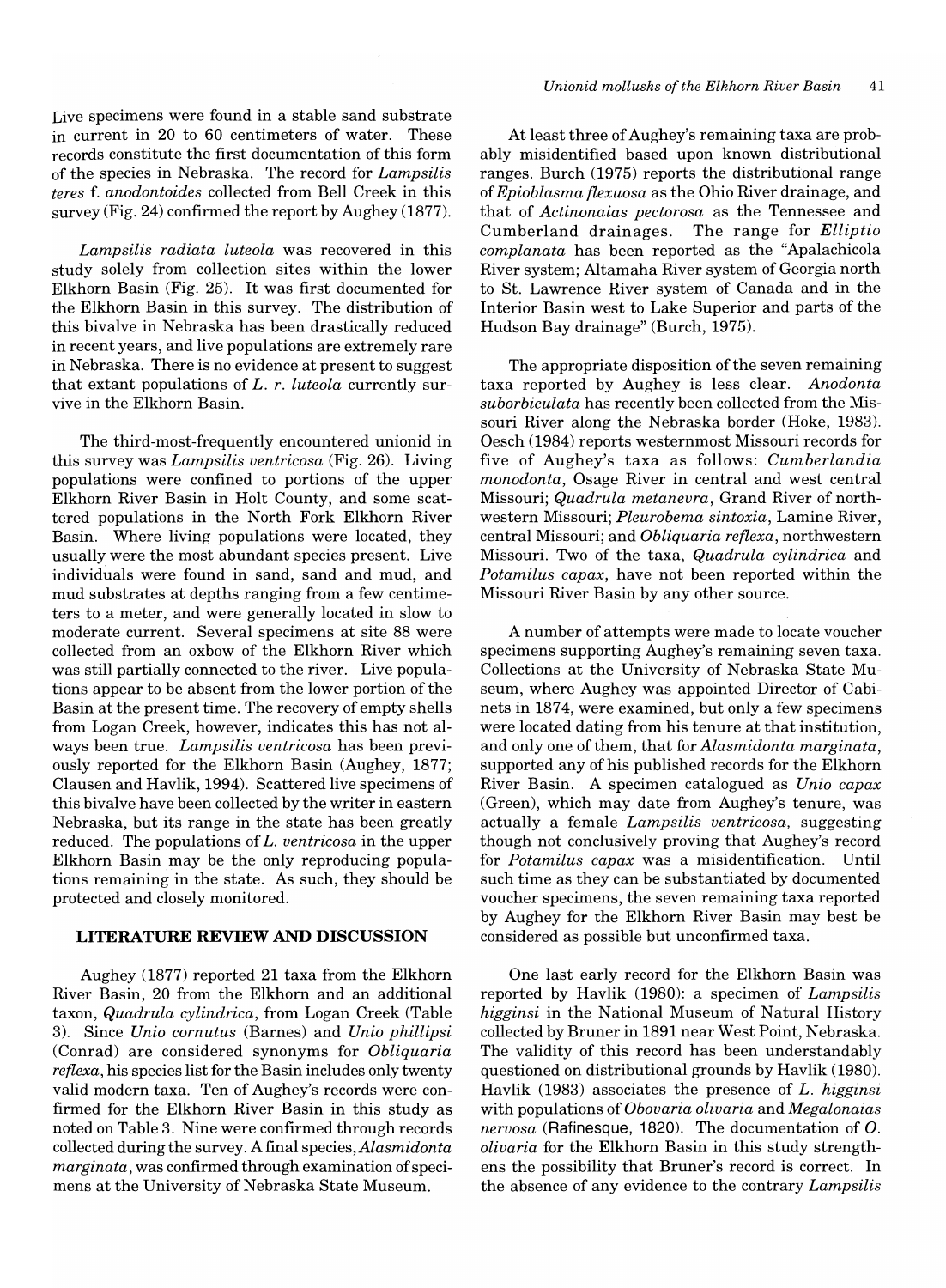Table 3. Taxa reported for the Elkhorn River Basin by Aughey (1877).

| Lampsilis teres f. anodontoides (Lea, 1831) <sup>2</sup><br>Unio anodontoides Lea   |  |
|-------------------------------------------------------------------------------------|--|
|                                                                                     |  |
| Potamilus alatus (Say, $1817$ ) <sup>2</sup><br>Unio alatus Say                     |  |
| Unio asperrimus Say<br>Quadrula quadrula (Rafinesque, 1820) <sup>3</sup>            |  |
| Unio capax Green.<br>Potamilus capax (Green, 1832)                                  |  |
| Unio complanatus Soland.<br>Elliptio complanata (Lightfoot, 1786)                   |  |
| Unio cornutus Bar.<br>Obliquaria reflexa Rafinesque, 1820                           |  |
| Quadrula cylindrica (Say, 1817)<br>Unio cylindricus Say                             |  |
| Unio foliatus Hild.<br>Epioblasma flexuosa (Rafinesque, 1820)                       |  |
| Unio gracilis Bar.<br>Leptodea fragilis (Rafinesque, 1820) <sup>3</sup>             |  |
| Fusconaia flava (Rafinesque, 1820) <sup>2</sup><br>Unio hebetatus Con.              |  |
| Quadrula metanevra (Rafinesque, 1820)<br>Unio metanevra Raf.                        |  |
| Ligumia subrostrata (Say, $1831$ ) <sup>3</sup><br>Unio mississippiensis Con.       |  |
| Cumberlandia monodonta (Say, 1829)<br>Unio monodontus Say                           |  |
| Lampsilis ventricosa (Barnes, 1823) <sup>3</sup><br>Unio ovatus Say                 |  |
| Toxolasma parvus (Barnes, $1823$ ) <sup>2</sup><br>Unio parvus Barnes               |  |
| Unio pectorosus Con.<br>Actinonaias pectorosa (Conrad, 1834)                        |  |
| Unio phillipsi Con.<br>Obliquaria reflexa Rafinesque, 1820                          |  |
| Unio solidus Lea<br>Pleurobema sintoxia (Rafinesque, 1820)                          |  |
| Alasmidonta marginata Say, 1818 <sup>4</sup><br>Margaritana marginata Say           |  |
| Anodonta (Pyganodon) grandis grandis Say, 1829 <sup>3</sup><br>Anodonta grandis Say |  |
| Anodonta suborbiculata Say<br>Anodonta suborbiculata Say, 1831                      |  |

IThe names of taxa reported by Aughey (1877) are given unchanged from his original report and in his arrangement. 2Taxon confirmed through records collected in this study only.

3Taxon confirmed through records collected in both this study and that of Clausen and Havlik (1994).

4Taxon confirmed through examination of specimen at the University of Nebraska State Museum.

*higginsi* is considered, in this paper, to be confirmed for the Elkhorn Basin.

The sole previous recent study of the unionids of the Elkhorn Basin is that of Clausen and Havlik (1994). They reported the presence of nine bivalves based upon collections made in 1993 at 149 sites within the Elkhorn River Basin. All their records were confirmed in this study, and an additional nineteen taxa were recovered as well. Three of these represent living populations. Two species, *Anodontoides ferussacianus* and *Lampsilis teres* f. *teres,* were collected as live specimens, and a third, *Toxolasma parvus* was recovered as fresh empty shells. The remaining sixteen taxa were represented by empty shells in varying states of preservation. Table 4 summarizes the unionids that have been reported from all sources for the Elkhorn River Basin to date. The significant difference in findings between this study and that of Clausen and Havlik (1994) appears to be the product of a lack of collecting effort in Basin tributaries in the latter study, coupled with a focus in that study upon the lower reaches of tributaries sampled. The lower sections of tributaries in the eastern portion of the Basin are often subjected to heavy siltation and are generally devoid of unionid mollusks.

# **ANALYSIS OF DISTRIBUTIONAL DATA**

No living unionids and only a single subfossil shell were recovered from the Elkhorn River below the Antelope County line in this survey. While these data generally support the conclusion of Clausen and Havlik (1994) that unionids are absent from the Elkhorn River below Holt County, this conclusion is at variance with statements by a number of local residents. Unionids are certainly not common in this region, but it may be too early to arrive at a definitive conclusion that they are entirely absent, especially with regard to the lower Elkhorn River. Field work conducted by Clausen and Havlik (1994) in this section of the river was conducted under high-water conditions in 1993, and this area was not extensively collected in the current study due to high-water conditions during fieldwork in 1993 and 1994. Due to the shifting-sand substrate now characteristic of the Elkhorn mainstem, it is probable that any live unionids are present only in backwaters of the river or in isolated microhabitats.

The general absence of bivalves from a river with a shifting-sand substrate is, in itself, not surprising. This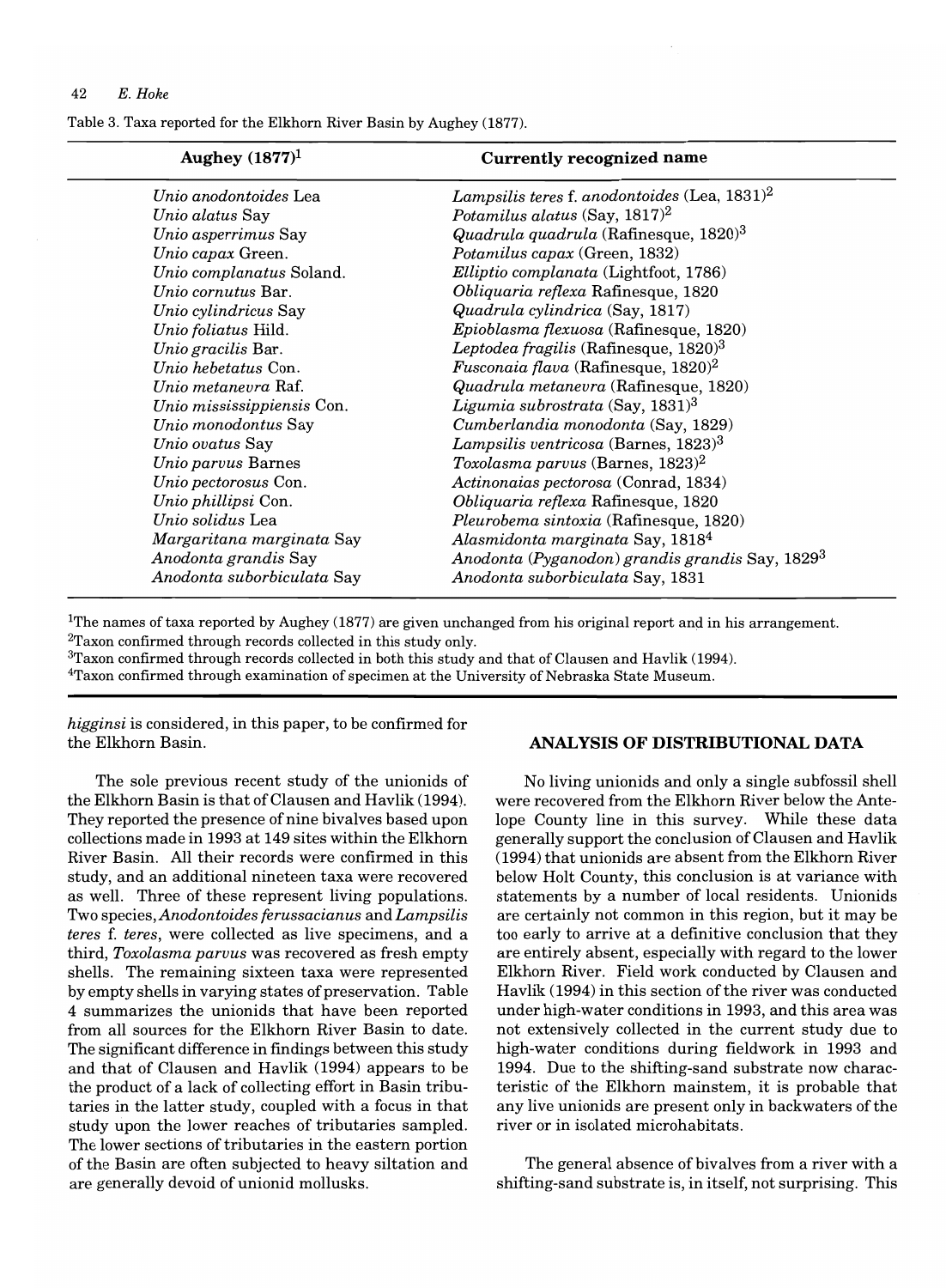Table 4. Summary of unionid taxa reported for the Elkhorn River Basin in Nebraska.  $X =$  reported; L = live; F = fresh  $s$ hell; WD = weathered dry shell; S = subfossil or chalky shell; M = museum specimen.

|                                                 |              | <b>Study</b>             |                          |                |              |
|-------------------------------------------------|--------------|--------------------------|--------------------------|----------------|--------------|
| <b>Status</b>                                   | Hoke         | Clausen &                | <b>Aughey</b>            | <b>Museum</b>  | <b>Total</b> |
| <b>Taxa Reported</b> <sup>1</sup>               | (1994)       | <b>Havlik (1994)</b>     | (1877)                   | records        | reported     |
| Confirmed taxa                                  |              |                          |                          |                |              |
| Anodonta (Utterbackia) imbecillis Say, 1829     | L            | ${\bf F}$                |                          |                | L            |
| Anodonta (Pyganodon) grandis grandis Say, 1829  | $\mathbf L$  | $\mathbf L$              | $\mathbf X$              |                | L            |
| Anodontoides ferussacianus (Lea, 1834)          | L            |                          |                          |                | L            |
| Strophitus undulatus undulatus (Say, 1817)      | WD           |                          |                          |                | <b>WD</b>    |
| Alasmidonta marginata Say, 1818                 |              |                          | $\mathbf X$              | $\mathbf{M}^2$ | M            |
| Arcidens confragosus (Say, 1829)                | <b>WD</b>    |                          |                          |                | <b>WD</b>    |
| Lasmigona complanata (Barnes, 1823)             | L            | L                        |                          |                | L            |
| Lasmigona compressa (Lea, 1829)                 | <b>WD</b>    |                          |                          |                | <b>WD</b>    |
| Tritogonia verrucosa (Rafinesque, 1820)         | <b>WD</b>    |                          | $\overline{\phantom{0}}$ |                | <b>WD</b>    |
| Quadrula quadrula (Rafinesque, 1820)            | L            | L                        | $\mathbf X$              |                | L            |
| Quadrula pustulosa pustulosa (Lea, 1831)        | <b>WD</b>    | L                        |                          |                | <b>WD</b>    |
| Amblema plicata plicata (Say, 1817)             | <b>WD</b>    |                          |                          |                | <b>WD</b>    |
| Fusconaia flava (Rafinesque, 1820)              | <b>WD</b>    |                          | $\mathbf X$              |                | <b>WD</b>    |
| Uniomerus tetralasmus (Say, 1831)               | L            | $\mathbf L$              |                          |                | L            |
| Actinonaias ligamentina carinata (Barnes, 1823) | S            |                          |                          |                | $\mathbf S$  |
| Obovaria olivaria (Rafinesque, 1820)            | <b>WD</b>    |                          |                          |                | <b>WD</b>    |
| Truncilla truncata Rafinesque, 1820             | <b>WD</b>    |                          |                          |                | <b>WD</b>    |
| Truncilla donaciformis (Lea, 1827)              | <b>WD</b>    | $\overline{\phantom{0}}$ | $\overline{\phantom{0}}$ |                | <b>WD</b>    |
| Leptodea fragilis (Rafinesque, 1820)            | <b>WD</b>    | <b>WD</b>                | $\mathbf X$              |                | WD           |
| Potamilus alatus (Say, 1817)                    | <b>WD</b>    |                          | $\overline{\text{X}}$    |                | <b>WD</b>    |
| Potamilus purpuratus (Lamarck, 1819)            | $\mathbf S$  |                          |                          |                | S            |
| Potamilus ohiensis (Rafinesque, 1820)           | <b>WD</b>    |                          |                          |                | <b>WD</b>    |
|                                                 | F            |                          | $\mathbf X$              |                | $\mathbf F$  |
| Toxolasma parvus (Barnes, 1823)                 | <b>WD</b>    | –                        |                          |                | <b>WD</b>    |
| Ligumia recta (Lamarck, 1819)                   | <b>WD</b>    | L                        | $\mathbf X$              |                | L            |
| Ligumia subrostrata (Say, 1831)                 |              |                          |                          |                | $\mathbf L$  |
| Lampsilis teres f. teres (Rafinesque, 1820)     | $\mathbf{L}$ |                          | $\mathbf X$              |                | <b>WD</b>    |
| Lampsilis teres f. anodontoides (Lea, 1831)     | <b>WD</b>    |                          |                          |                | <b>WD</b>    |
| Lampsilis radiata luteola (Lamarck, 1819)       | WD           |                          | $\overline{\phantom{0}}$ | $\mathbf{M}^3$ |              |
| Lampsilis higginsi (Lea, 1857)                  |              | —                        | $\overline{\phantom{0}}$ |                | $\mathbf M$  |
| Lampsilis ventricosa (Barnes, 1823)             | L            | L                        | $\mathbf X$              |                | L            |
| <b>Total confirmed taxa</b>                     | 28           | $\boldsymbol{9}$         | 10                       | $\bf{2}$       | 30           |
| <b>Unconfirmed taxa</b>                         |              |                          |                          |                |              |
| Cumberlandia monodonta (Say, 1829)              |              |                          | X                        |                | $\mathbf X$  |
| Anodonta suborbiculata Say, 1831                |              |                          | $\mathbf X$              |                | $\mathbf X$  |
| Quadrula cylindrica (Say, 1817)                 |              |                          | $\mathbf X$              |                | $\mathbf X$  |
| Quadrula metanevra (Rafinesque, 1820)           |              |                          | $\mathbf X$              |                | $\mathbf X$  |
| Pleurobema sintoxia (Rafinesque, 1820)          |              |                          | $\mathbf X$              |                | X            |
| Obliquaria reflexa Rafinesque, 1820             |              |                          | $\mathbf X$              |                | $\mathbf X$  |
| Potamilus capax (Green, 1832)                   |              |                          | $\mathbf X$              |                | $\mathbf X$  |
| <b>Total unconfirmed taxa</b>                   |              |                          | $\bf 7$                  |                | $\bf 7$      |
| Probable misidentified taxa                     |              |                          |                          |                |              |
| Elliptio complanata (Lightfoot, 1786)           |              |                          | X                        |                | X            |
| Actinonaias pectorosa (Conrad, 1834)            |              |                          | $\mathbf X$              |                | $\mathbf X$  |
| Epioblasma flexuosa (Rafinesque, 1820)          |              |                          | $\mathbf X$              |                | $\mathbf X$  |
| Total probable misidentified taxa               |              |                          | $\bf{3}$                 |                | $\bf{3}$     |
| <b>Total taxa reported</b>                      | 28           | $\boldsymbol{9}$         | 20                       | $\bf 2$        | 40           |

 $\rm{d}^1$ Arrangement of taxa follows Stansbery and Borror (1983).

 $^{2}$ University of Nebraska State Museum, Lincoln, Nebraska.

 $\mathrm{^{3}N}$ ational Museum of Natural History, cited by Havlik (1980).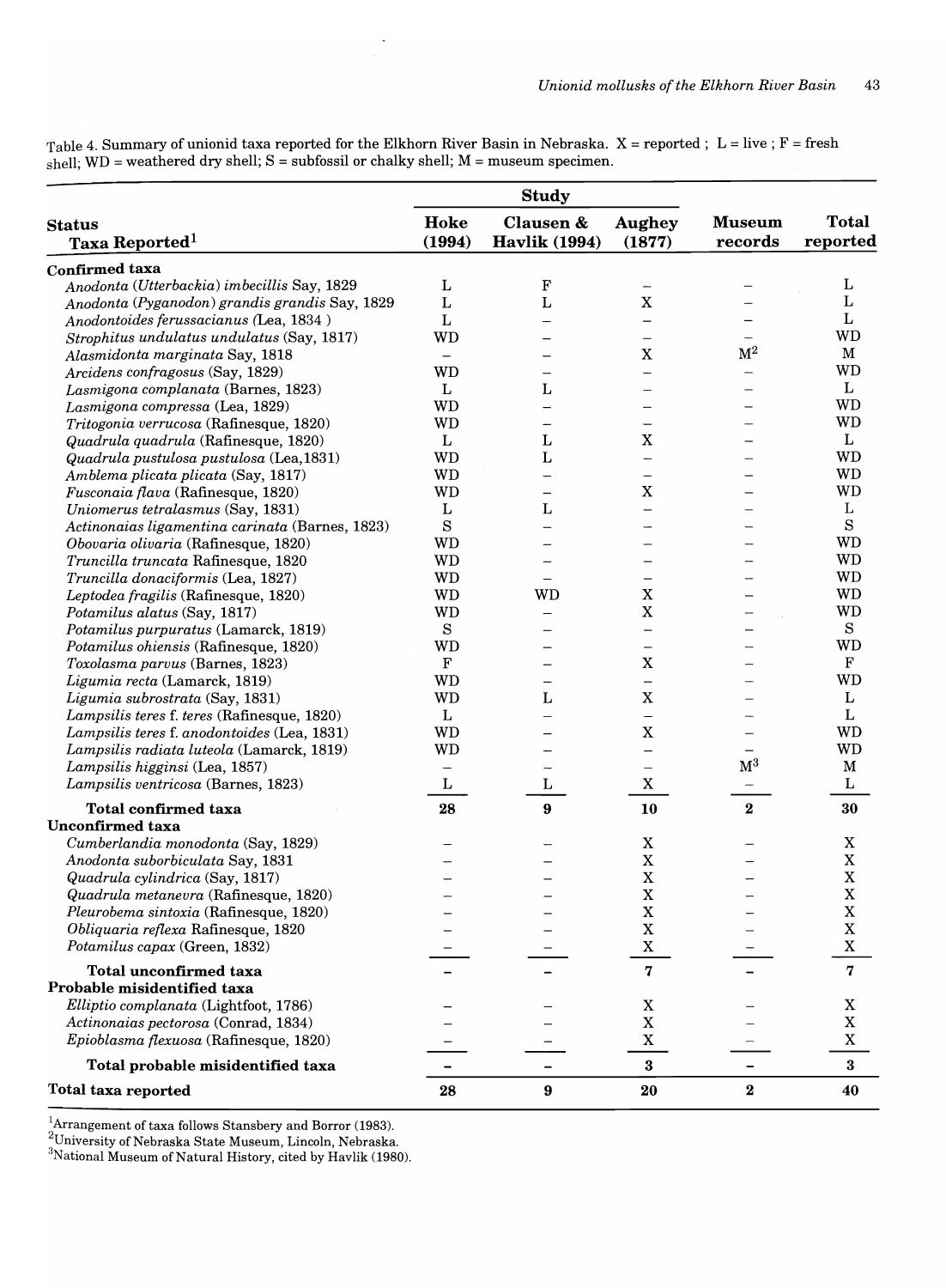Table 5. Summary of recent unionid records from the Elkhorn River Basin by basin sector.

|                                                 | Unionids by basin sector <sup>2</sup> |                |                |  |  |  |  |
|-------------------------------------------------|---------------------------------------|----------------|----------------|--|--|--|--|
| $\textbf{Taxa}^1$                               | Lower                                 | <b>Middle</b>  | <b>Upper</b>   |  |  |  |  |
| Anodonta (Utterbackia) imbecillis Say, 1829     |                                       | $\mathrm{X}^3$ | $\mathbf X$    |  |  |  |  |
| Anodonta (Pyganodon) grandis grandis Say, 1829  | X                                     | $X^4$          | $\mathrm{X}^4$ |  |  |  |  |
| Anodontoides ferussacianus (Lea, 1834)          | X                                     | $\mathbf X$    | X              |  |  |  |  |
| Strophitus undulatus undulatus (Say, 1817)      | X                                     |                |                |  |  |  |  |
| Arcidens confragosus (Say, 1829)                | X                                     |                |                |  |  |  |  |
| Lasmigona complanata (Barnes, 1823)             | X                                     | $\mathrm{X}^4$ | $\mathrm{X}^4$ |  |  |  |  |
| Lasmigona compressa (Lea, 1829)                 | X                                     |                |                |  |  |  |  |
| Tritogonia verrucosa (Rafinesque, 1820)         | X                                     |                |                |  |  |  |  |
| Quadrula quadrula (Rafinesque, 1820)            | X                                     | $\mathrm{X}^4$ | $\mathrm{X}^3$ |  |  |  |  |
| Quadrula pustulosa pustulosa (Lea, 1831)        | $\mathrm{X}^4$                        |                | $\mathrm{X}^4$ |  |  |  |  |
| Amblema plicata plicata (Say, 1817)             | X                                     |                |                |  |  |  |  |
| Fusconaia flava (Rafinesque, 1820)              | X                                     |                |                |  |  |  |  |
| Uniomerus tetralasmus (Say, 1831)               | $\mathbf X$                           | $\mathbf X$    | $\mathrm{X}^4$ |  |  |  |  |
| Actinonaias ligamentina carinata (Barnes, 1823) | $\mathbf X$                           |                |                |  |  |  |  |
| Obovaria olivaria (Rafinesque, 1820)            | $\mathbf X$                           |                |                |  |  |  |  |
| Truncilla truncata Rafinesque, 1820             | X                                     |                |                |  |  |  |  |
| Truncilla donaciformis (Lea, 1827)              | X                                     |                |                |  |  |  |  |
| Leptodea fragilis (Rafinesque, 1820)            | $\mathrm{X}^4$                        | $X^4$          |                |  |  |  |  |
| Potamilus alatus (Say, 1817)                    | X                                     |                |                |  |  |  |  |
| Potamilus purpuratus (Lamarck, 1819)            | X                                     |                |                |  |  |  |  |
| Potamilus ohiensis (Rafinesque, 1820)           | X                                     |                |                |  |  |  |  |
| Toxolasma parvus (Barnes, 1823)                 | X                                     |                | X              |  |  |  |  |
| Ligumia recta (Lamarck, 1819)                   | X                                     |                |                |  |  |  |  |
| Ligumia subrostrata (Say, 1831)                 | $\mathbf X$                           |                | $\mathrm{X}^3$ |  |  |  |  |
| Lampsilis teres f. teres (Rafinesque, 1820)     | $\mathbf X$                           |                |                |  |  |  |  |
| Lampsilis teres f. anodontoides (Lea, 1831)     | X                                     |                |                |  |  |  |  |
| Lampsilis radiata luteola (Lamarck, 1819)       | X                                     |                |                |  |  |  |  |
| Lampsilis ventricosa (Barnes, 1823)             | $\boldsymbol{\mathrm{X}}$             | $\mathrm{X}^4$ | $\mathrm{X}^4$ |  |  |  |  |
| <b>Recent confirmed totals:</b>                 | 27                                    | 8              | 10             |  |  |  |  |

lArrangement of taxa follows Stansbery and Borror (1983).

2Unless otherwise noted, all records were collected in this study only.

 $3$ Recovered by Clausen and Havlik (1994).

<sup>4</sup>Recovered in both this survey and that of Clausen and Havlik (1994).

type of habitat has long been known to be very detrimental to bivalves. There is some evidence to suggest, however, that the shifting-sand substrates currently characteristic of the Elkhorn River mainstem may be a product of channelization and not the natural state of this river.

Aughey (1877) provided few specific locations for taxa reported in his study. He did, however, distinguish between the "Logan" and "Elkhorn" rivers. This suggests that species with the latter as a distributional reference were recovered from the Elkhorn mainstem. This assumption is reinforced by the record of *Lampsilis higginsi* in the National Museum of Natural History which is reported to have been collected in the Elkhorn River at West Point, Nebraska (Havlik, 1980). Since all

of these early records were collected by Lawrence Bruner, it would appear that Aughey's designation of "Elkhorn" in his distributional lists indicates Elkhorn River mainstem collection points. This is significant in that neither Clausen and Havlik (1994) nor this study were successful in locating live unionids in the middle and lower reaches of the Elkhorn River mainstem. Since these reaches have been channelized in the years subsequent to Bruner's collections, it suggests that channelization of the river has been responsible for the current absence of unionids. It also suggests that the channelization of the river may have produced the shifting-sand substrate which currently characterizes the Elkhorn mainstem, except for its headwaters. Comments from a long-time resident of Dodge County support this conclusion. She reported the Elkhorn River in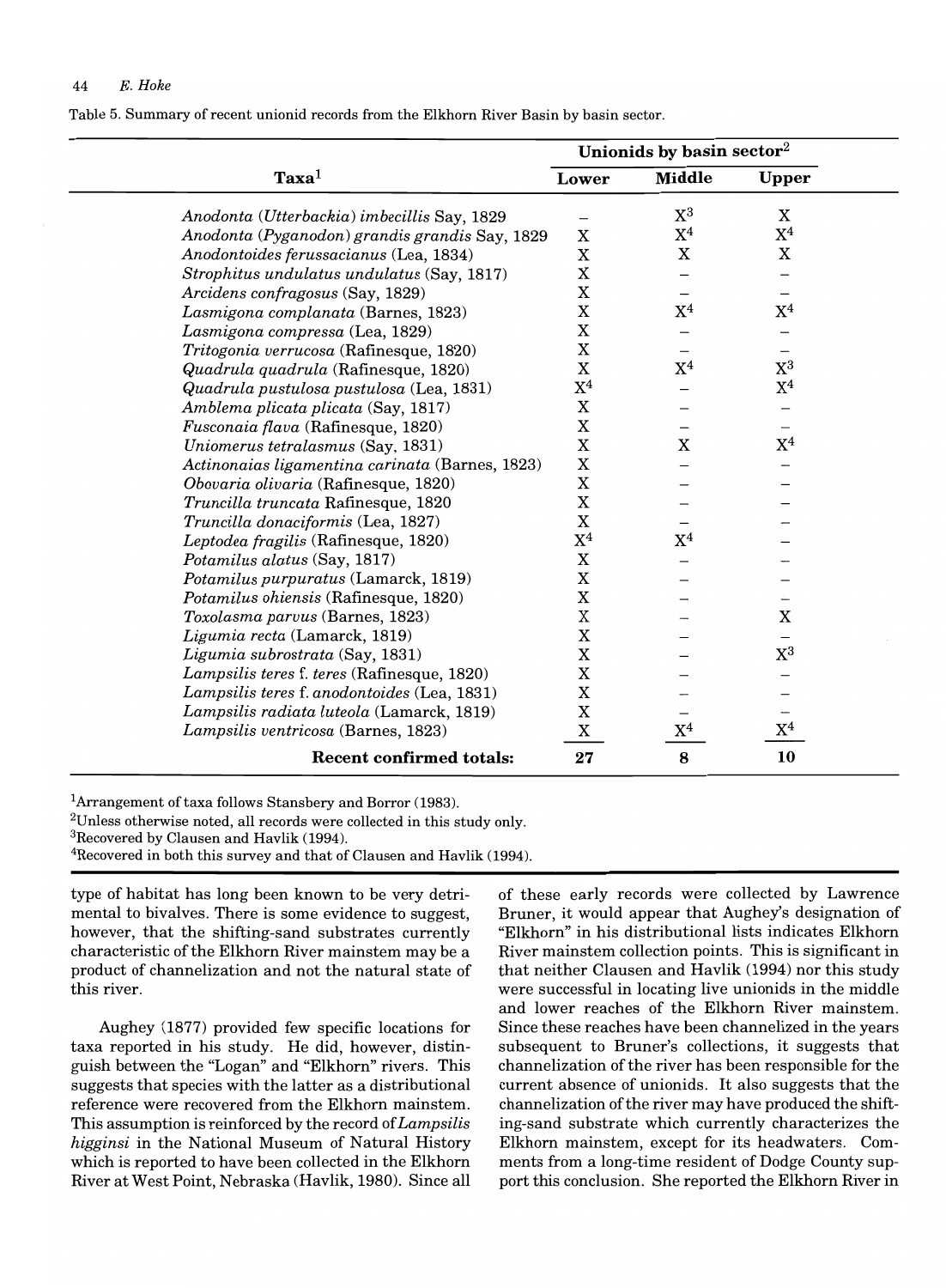|                                                |       | Unionids by basin sector <sup>2</sup> |                |
|------------------------------------------------|-------|---------------------------------------|----------------|
| $\bf {Taxa}^{1}$                               | Lower | Middle                                | Upper          |
| Anodonta (Utterbackia) imbecillis Say, 1829    |       | $\mathbf{F}^3$                        |                |
| Anodonta (Pyganodon) grandis grandis Say, 1829 |       | L <sup>4</sup>                        | L <sup>4</sup> |
| Anodontoides ferussacianus (Lea, 1834)         |       |                                       |                |
| Lasmigona complanata (Barnes, 1823)            |       |                                       | L <sup>4</sup> |
| Quadrula quadrula (Rafinesque, 1820)           |       | $\mathrm{L}^3$                        | $\mathrm{L}^3$ |
| Quadrula pustulosa pustulosa (Lea, 1831)       |       |                                       | $\mathrm{L}^3$ |
| Uniomerus tetralasmus (Say, 1831)              |       |                                       | $\mathrm{L}^3$ |
| Toxolasma parvus (Barnes, 1823)                |       |                                       |                |
| Ligumia subrostrata (Say, 1831)                |       |                                       | $\mathrm{L}^3$ |
| Lampsilis teres f. teres (Rafinesque, 1820)    |       |                                       |                |
| Lampsilis ventricosa (Barnes, 1823)            |       | 1.4                                   |                |
| <b>Recent confirmed totals:</b>                | 5     | 6                                     | 10             |

Table 6. Live unionid mollusks from the Elkhorn River Basin by basin sector.  $L = live$ ;  $F = fresh$  shell.

lArrangement of taxa follows Stansbery and Borror (1983).

<sup>2</sup>Unless otherwise noted, all records were collected in this study only.

3Recovered by Clausen and Havlik (1994).

4Recovered in both this survey and that of Clausen and Havlik (1994).

Dodge County formerly contained many pools 10-15 feet in depth, and that these pools and the related fishery disappeared after upstream sections of the Elkhorn River were channelized.

The unionid distributions may best be discussed by dividing the study area into three geographic segments. They are the lower, middle, and upper Elkhorn basins. The lower Elkhorn Basin extends from the mouth of the Elkhorn River mainstem to the point upstream from the mouth of Logan Creek, and includes the Logan Creek drainage. The middle Elkhorn Basin extends from this point to the Antelope County line and includes the North Fork of the Elkhorn River. The upper Elkhorn Basin is defined as that portion in Antelope and Holt counties.

Analysis of distributional data collected during this study indicates that the greatest unionid species diversity in the Elkhorn River Basin occurred in the lower or eastern portion of the Basin (Table 5), and the greatest diversity was in Logan Creek. The distributions of sixteen species recovered in this survey were confined to the lower Elkhorn River Basin, and twelve of these were collected solely from the Logan Creek drainage. Only one species, *Lampsilis teres teres,* was collected alive. The current status of the remaining fifteen species is uncertain, but the creeks of the lower Basin are significantly degraded, and it seems unlikely that many unionids on the extreme western margin of their ranges would be able to survive the added stresses of a degraded environment.

Significantly, while species diversity appears at one time to have been greatest in the lower Elkhorn Basin, live populations from recent surveys have been found to be most diverse in the upper Elkhorn Basin (Table 6). Ten of the eleven unionids recently reported as live records or fresh empty shells from the Elkhorn Basin were present in the upper Elkhorn Basin. *Lampsilis t. teres* was the only unionid present solely in the lower Elkhorn Basin. **In** contrast, live or fresh empty shells of *Ligumia subrostrata, Toxolasma parvus,*  and *Quadrula pustulosa pustulosa* were found only in the upper Elkhorn Basin. Live specimens of *Anodontoides ferussacianus,* and *Lampsilis uentricosa*  were recovered from the upper Elkhorn Basin and the western portion of the middle Elkhorn Basin. All of these species were also found in the lower Elkhorn Basin, but then only as empty shells. It is apparent that conditions in the lower Elkhorn Basin, though once favorable for unionids, are now often unfavorable.

Before the extensive modification and destruction of the riparian habitat of the Basin, the lower Elkhorn Basin was the most favorable locality for unionids. This region contained streams with diverse substrate habitats, such as the gravel habitats of Logan Creek. **In** addition, the region receives greater precipitation than the upper portion of the Basin, and streams and rivers were probably deeper, supporting a greater variety of fish, which are necessary as hosts for unionids during the early weeks of their life cycle. Unionid species diversity decreased in the middle and upper portions of the Basin due to the natural decline of habitat variability and host fish characteristic of the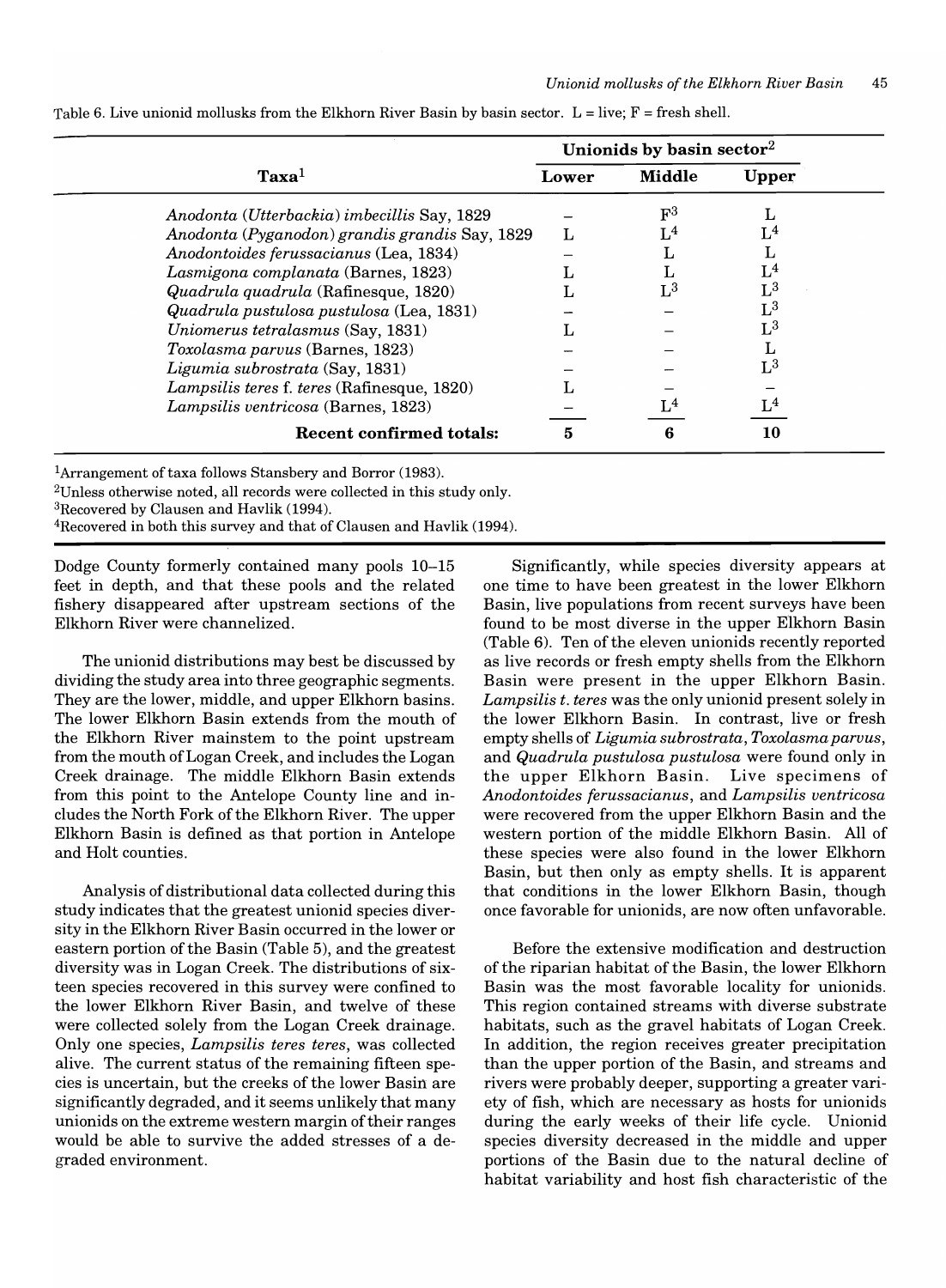upper portions of most rivers.

The environmental factors currently impacting the distributions of unionids in the Elkhorn River Basin are often not natural and vary from east to west within the Basin. They reflect primarily the economic basis of local communities. **In** the upper Basin, the local economies are based primarily upon ranching, and intensive grazing of cattle is the primary environmental problem for unionids. The middle Elkhorn Basin economy varies, changing eastward from ranching to farming. **In**  this area, grazing continues to be a problem for unionids, but in addition, channelization, pollution from cattle and hog feeding operations, and siltation of streams become increasingly important. The economy of the lower Basin is also based upon farming and cattle and hog raising. Environmental impacts of farming are most severe in the eastern portion of the Elkhorn River Basin.

Grazing appears to be the primary detriment to unionids in the upper Elkhorn Basin. The rivers and creeks in this portion of the drainage are shallow, and adjacent land is frequently utilized for the grazing of cattle. The cattle crush living unionids and preclude the possibility of their reintroduction by destroying riparian habitat. Stream substrates composed of mud and clay are compacted by the weight of the heavy animals, while sand substrates are destabilized. **In**  both situations, the stream bottom is often leveled, and stable deeper pools which provide habitat for fish are largely destroyed. Intensive grazing also destroys streamside woodlands and results in increased water temperatures and the elimination of plants which stabilize stream banks increases siltation. Finally, cattle pollute the streams with animal waste. It is noteworthy that all highly productive collection sites in the upper Elkhorn River Basin were ungrazed. **In** several instances, productive collection sites were demarcated by the barbed-wire fences marking road right-of-ways. Unionids were present within the road right-of-ways, but absent from the adjacent grazed portions of the river.

Along the upper Elkhorn River within the course of this study, a number of changes in fauna have been observed. *Anodontoides ferussacianus* appeared to be less common in 1993 at some sites than it was earlier in this study. The species was not recorded for the Elkhorn River Basin by Clausen and Havlik (1994), and though it was recovered live from two locations by the author in 1993, it seemed to be much rarer than in the past. It is notable that this species is generally associated with clear streams in the headwaters of drainage basins. A decrease in the abundance of *A. ferussacianus* suggests a decrease in water quality, and indicates a need for further study. **In** addition, a number of the sites suc-

cessfully collected in 1980 and 1981 were non-productive in 1993, indicating further pressure on unionids in this reach of the Basin. .

Unionids appear to be infrequent in the middle reaches of the Elkhorn River mainstem. Only one subfossil valve fragment was collected in the river from this area. A local conservation officer reported in 1993 that unionids were present but extremely infrequent in this section of the river. It is possible that no viable populations exist in this reach. Unionids present may represent glochidia dropped into favorable micro-habitats and not a reproducing population. Unionids are present in tributaries along this reach of the Elkhorn River when local conditions are favorable. Grazing, though still a major detriment to unionids, becomes less important in this reach as farming becomes more important in local economies and topographical relief increases. On the North Fork of the Elkhorn River, grazing restricts the growth of unionid populations along Willow Creek, where ranching activities predominate. On the North Fork of the Elkhorn River above Pierce, however, siltation appears to be the major factor limiting unionid populations. Stream bottoms sampled in this farming area were often overlaid by silt, sometimes to a depth of a foot or more.

Unionids in the eastern portion of the Elkhorn River Basin have been impacted by extensive channelization of the Elkhorn River mainstem, and Logan Creek, as well as by the less extensive channelization of other major tributaries in the region including portions of Maple, Bell, and Plum Creeks. The impact of channelization appears to have been greatest in those streams with a predominantly sand substrate. **In** those instances, unionids or evidence of them was virtually absent from the affected area. Unionids do not survive in shifting-sand substrates, and channelization increases a stream's gradient enabling it to more readily transport sand than would be true with a reduced gradient. Mfected areas such as the Elkhorn River mainstem from Stanton through Cuming counties, the lower Elkhorn mainstem, and the lower portion of Maple Creek, were devoid of live unionids. In fact, the only evidence of unionids from all sites in these stream sectors in this survey was a single fragmentary subfossil valve from site 48 on the Elkhorn River mainstem.

**In** contrast, unionids were present in channelized sections of creeks with clayey substrates, such as Bell Creek. Logan Creek, a totally dredged channel (Bentall, 1971), contained the greatest unionid diversity of any stream in the Elkhorn River Basin. The substrate in this stream varied from sand, to clay, to gravel and rock. Many unionids documented in this study came from a single site on Logan Creek which may have been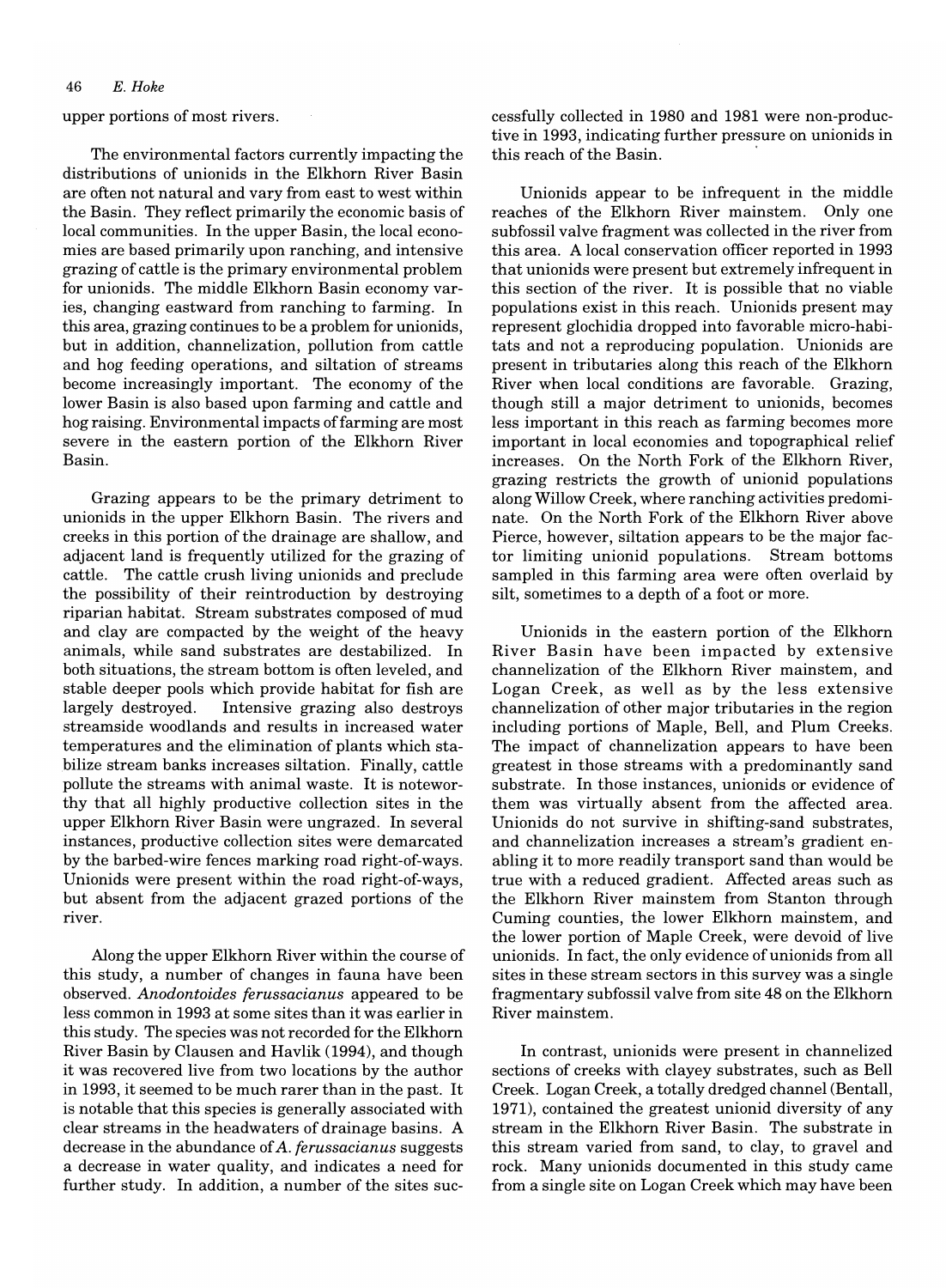a depository for victims of a mussel kill along the creek sometime around 1981. Since Logan Creek was dredged around 1900, virtually all species represented in survey collections must date after that time. The diversity of unionids on Logan Creek suggests that bivalves can at least partially recover from the effects of channelization if other factors are favorable. The fact that most of the unionid diversity in this creek was recovered at only two sites suggests that the occurrence of such favorable conditions is extremely rare in a channelized stream. The absence of fresh shells for most of the Logan Creek bivalve fauna suggests that many species have been extirpated from the region since 1900 due to factors other than channelization.

Unfortunately, unionids in the eastern portion of the Elkhorn River Basin are subject to many additional environmental pressures. Siltation resulting from erosion of agricultural land is a major problem. The eastern portion of the Elkhorn River Basin is both the most heavily farmed and is also the area with the greatest average surface slope (Bentall, 1971). These factors, combined with the frequent local practice of plowing to the very edge of creek banks, result in heavy erosion of topsoil. The Nebraska Natural Resource Commission (1975, p. 4-1 & 4-2) reported the loss of part or all of the topsoil of cultivated slopes of this region, and further stated that subsoil now forms a principal part of the plow layer of local fields. The erosion process loads area streams with silt, and silt is highly detrimental to most unionid species. It is significant that in 1981 a local resident reported live unionids to have been common along the lower portion of Logan Creek until a cloudburst several years earlier, which forced a huge load of silt into the creek at that time. In 1981, the grassy banks of Logan Creek at site 19 were covered to a depth of up to 8 cm with loose silt.

Another threat to unionids in the eastern Elkhorn River Basin is the apparent lowering of water levels in some of the creeks in the region. The decline in water levels occurs in two forms. In some instances, the water table appears to have dropped from former levels. In the writer's collecting at site 6 on Bell Creek in 1981, a local resident was shocked to see him in kneedeep water. Thirty years before, as a youth he had swum in the creek and recalled it as having been 6-7 feet in depth at that point. It is significant that he also recalled the creek at that time to have been bordered by woods, and not farmlands. The second factor impacting water levels in the Basin is surface withdrawal of stream waters for irrigation. Bliss and Schainost (1973) reported irrigation-water allocations for some Basin streams exceeded total flow in normal or dry years. In 1976, Logan Creek was reported to be only a trickle above Oakland (Omaha World Herald, 1976), partially

#### *Unionid mollusks of the Elkhorn River Basin 47*

the result of a drought, but also the result of surface water withdrawals for irrigation of local fields. Site 16 on the upper portion of Maple Creek was littered with subfossil unionids when collected in 1981, but no evidence of recent unionids was obtained, and the creek was dry at that time. The fact that the creek bed was generally free of vegetation may indicate surface water withdrawal as the cause for the absence of flow at this site.

Pollution is a problem throughout the basin, and has eliminated or degraded significant unionid habitat. Eutrophication was observed in oxbow lakes open to grazing cattle in the upper Basin. Site 73, highly productive in 1981, was clogged with algae in 1993 when only a single specimen was retrieved. Animal waste from cattle-feeder and hog-raising operations impacts the streams and rivers throughout the Elkhorn Basin, but it is most concentrated on its lower reaches. In a 1975 report, the Nebraska Natural Resource Commission reported fecal coliform counts in the Elkhorn River near Waterloo, Nebraska at 329,000 per 100 ml-over 1,600 times the average monthly Nebraska standard measurement for polluted waters.

#### **CONCLUSION**

The Elkhorn River Basin formerly supported a comparatively rich unionid fauna consisting of at least 30 taxa. At present only eleven species are known to survive in the Basin. The ranges of most extant species appear to have been greatly restricted due to environmental damage associated with the development of the Basin for agriculture. Two species have not been collected from the region in over one hundred years. Of the seventeen additional taxa from the study area, sixteen were definitely present in the Basin after 1900 in dredged portions of Logan Creek, but their current status is uncertain. In view of the extent of habitat degradation that has occurred in the area, it is probable that most of these species have been extirpated from the Elkhorn Basin.

Unionid mollusk species diversity was formerly greatest in the lower portion of the Basin. In contrast, diversity of extant populations is now greatest in the upper portion of the Basin. There is no evidence to indicate that unionid habitat has increased or improved in the upper portion of the Basin, and much evidence to the contrary. The fact that unionid species diversity is greatest in the upper Basin at present appears to reflect the fact that this region has been less environmentally degraded than the more easterly portions of the Basin which have experienced a drastic decline in unionid habitat and species diversity.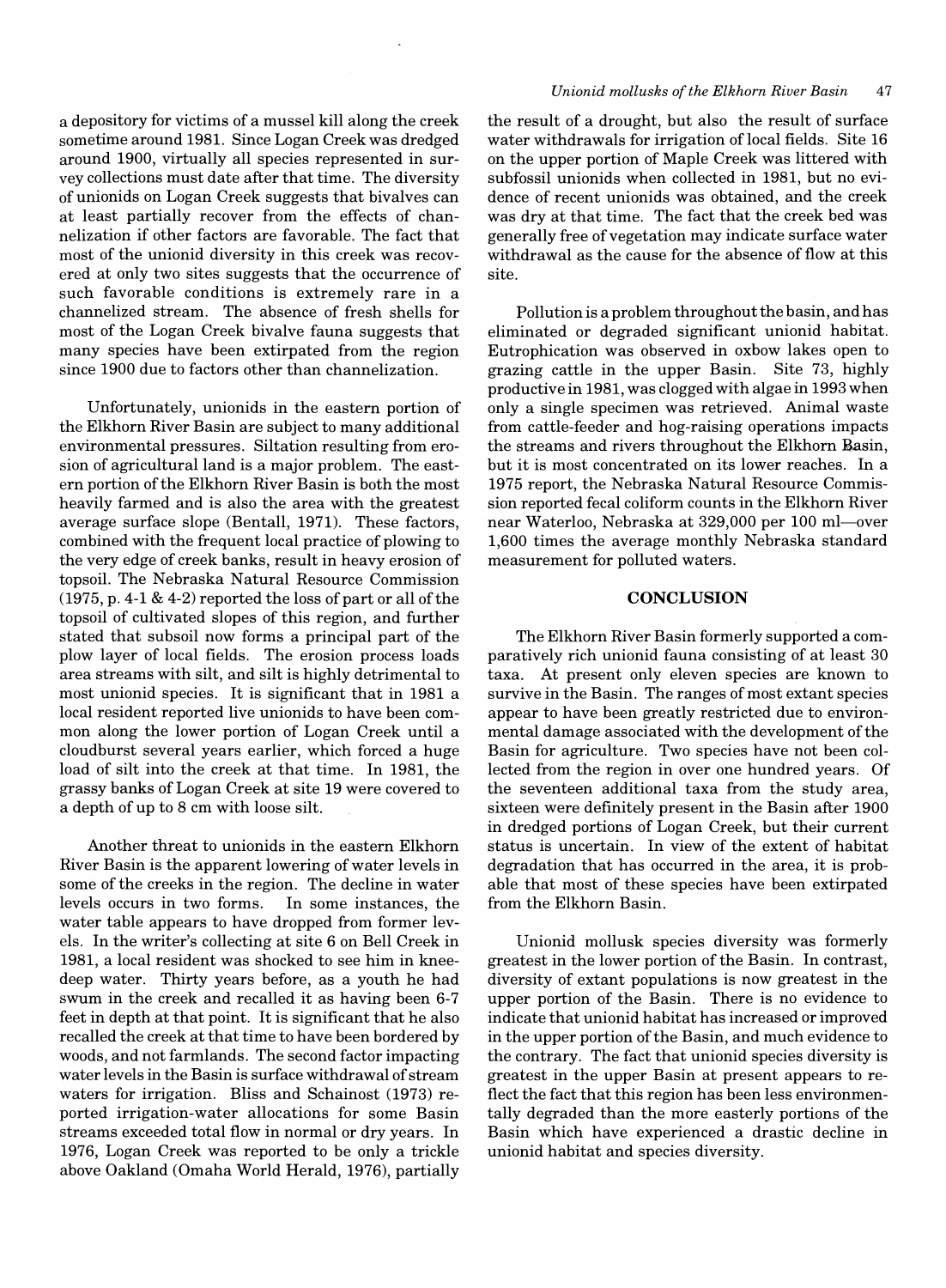

E.

 $48$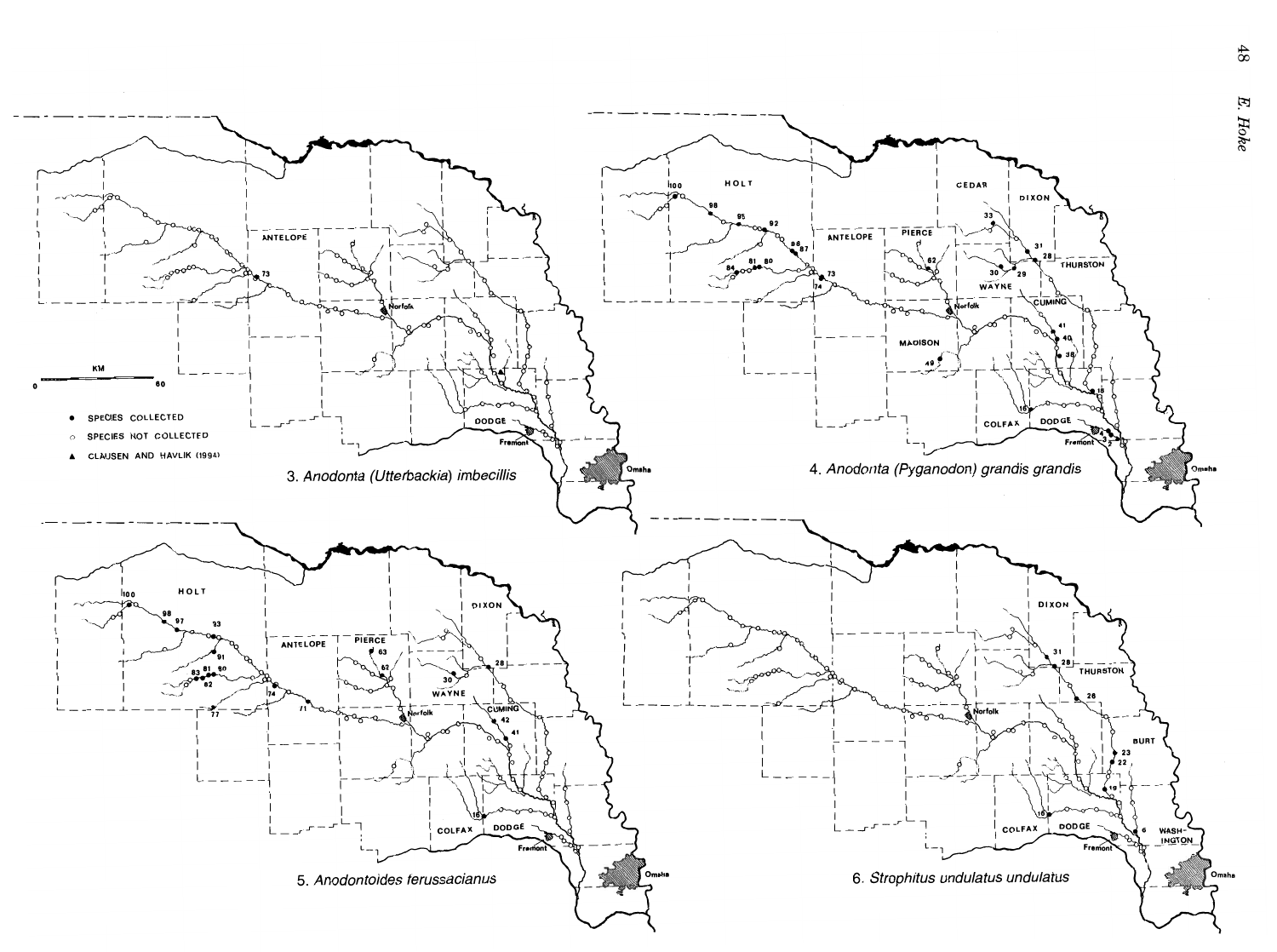

Unionid mollusks of the Elkhorn River Basin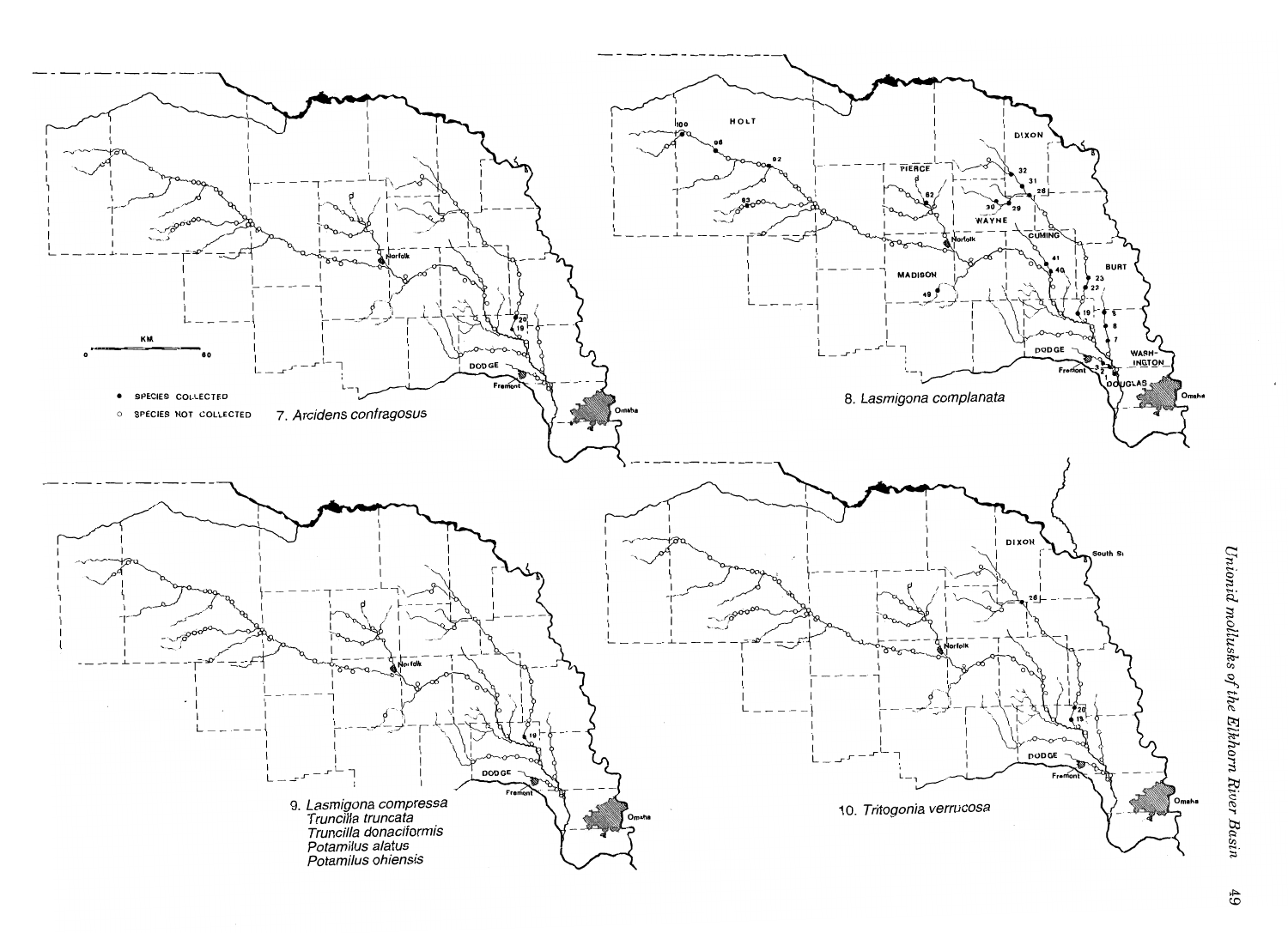HOLT HOLT DIXON DIXON  $31$  $\sqrt{\frac{281}{100}}$  $30\big>$  $\sim$  29 **CUMING** 25 **BURT MADISON**  $49<sup>6</sup>$ KM 60 · SPECIES COLLECTED **DODGE COLFAX DODGE** WASH-**WASH** SPECIES NOT COLLECTED **INGTON**  $\Omega$ Fremo ▲ CLAUSEN AND HAVLIK (1994) **JGLAS** 12. Quadrula pustulosa pustulosa 11. Quadrula quadrula Omaha **SARPY DIXON DIXON** 31  $28L$  $T$ HURSTON  $T$ HURSTON 30  $^{\bullet}$ <sub>29</sub> 27 27 26 25 **BURT**  $\texttt{DODGE}$  $\texttt{DODGE}$ WASHv Fremor Freme 14. Fusconaia flava 13. Amblema plicata plicata

90

 $E. \, Hoke$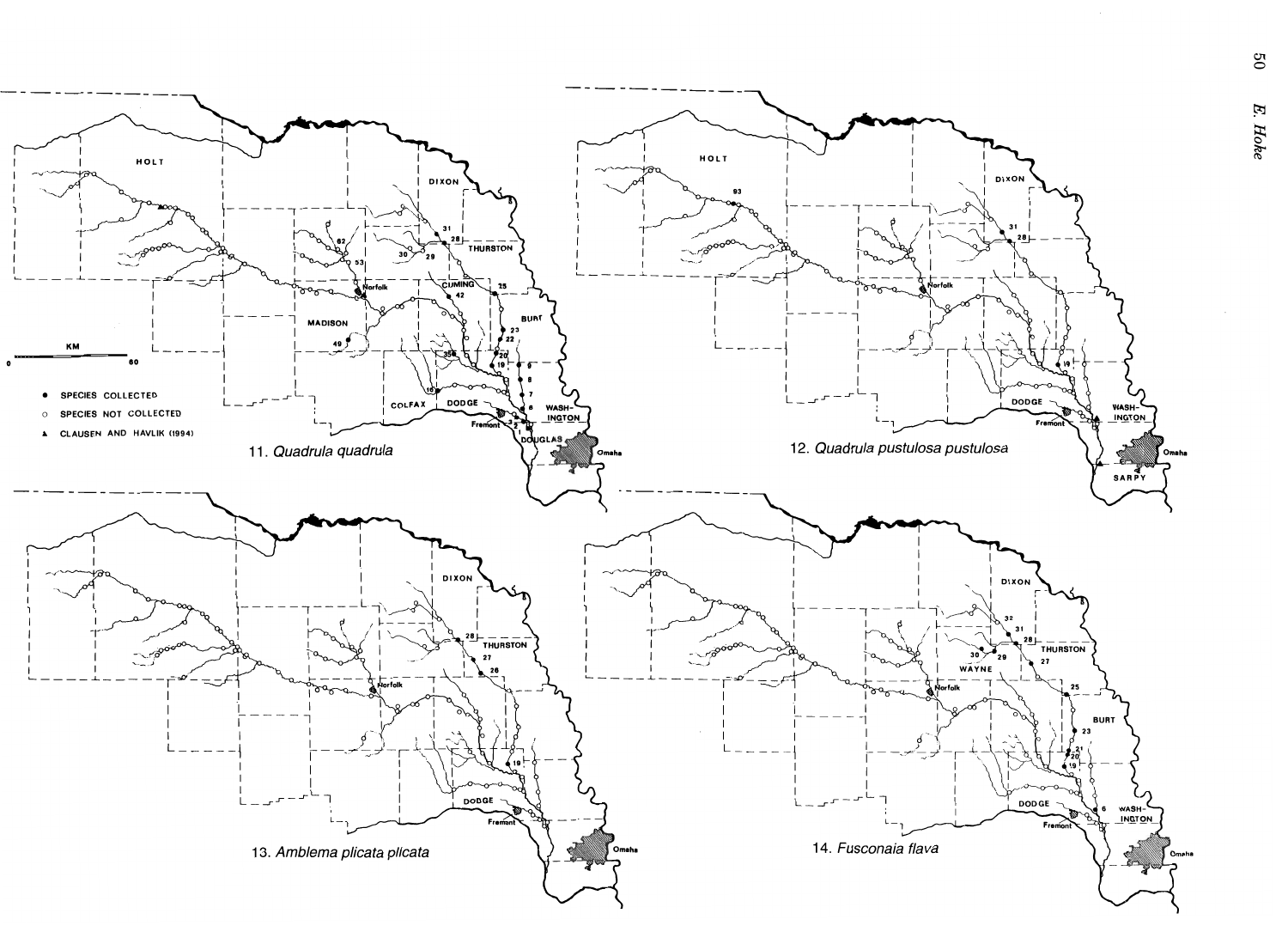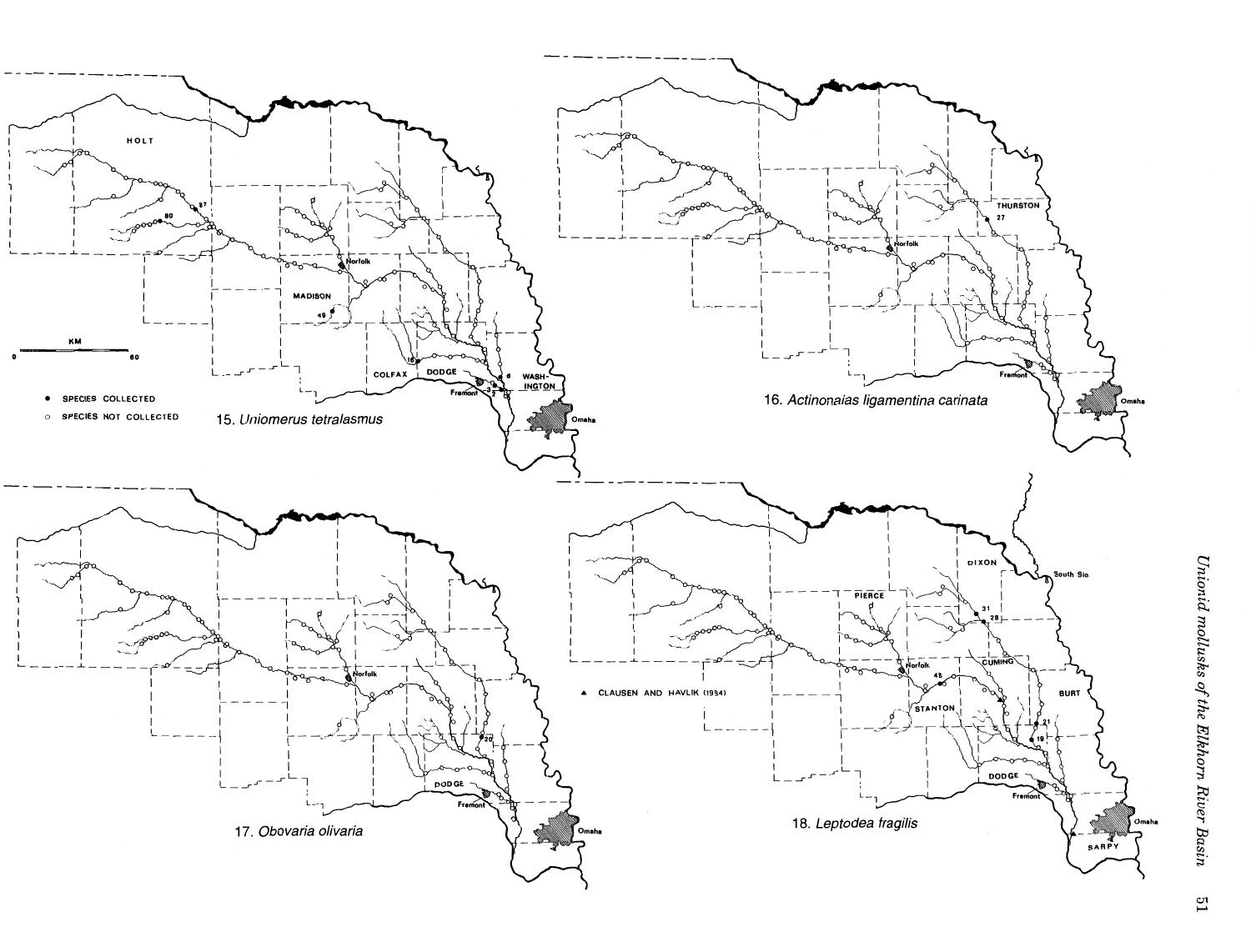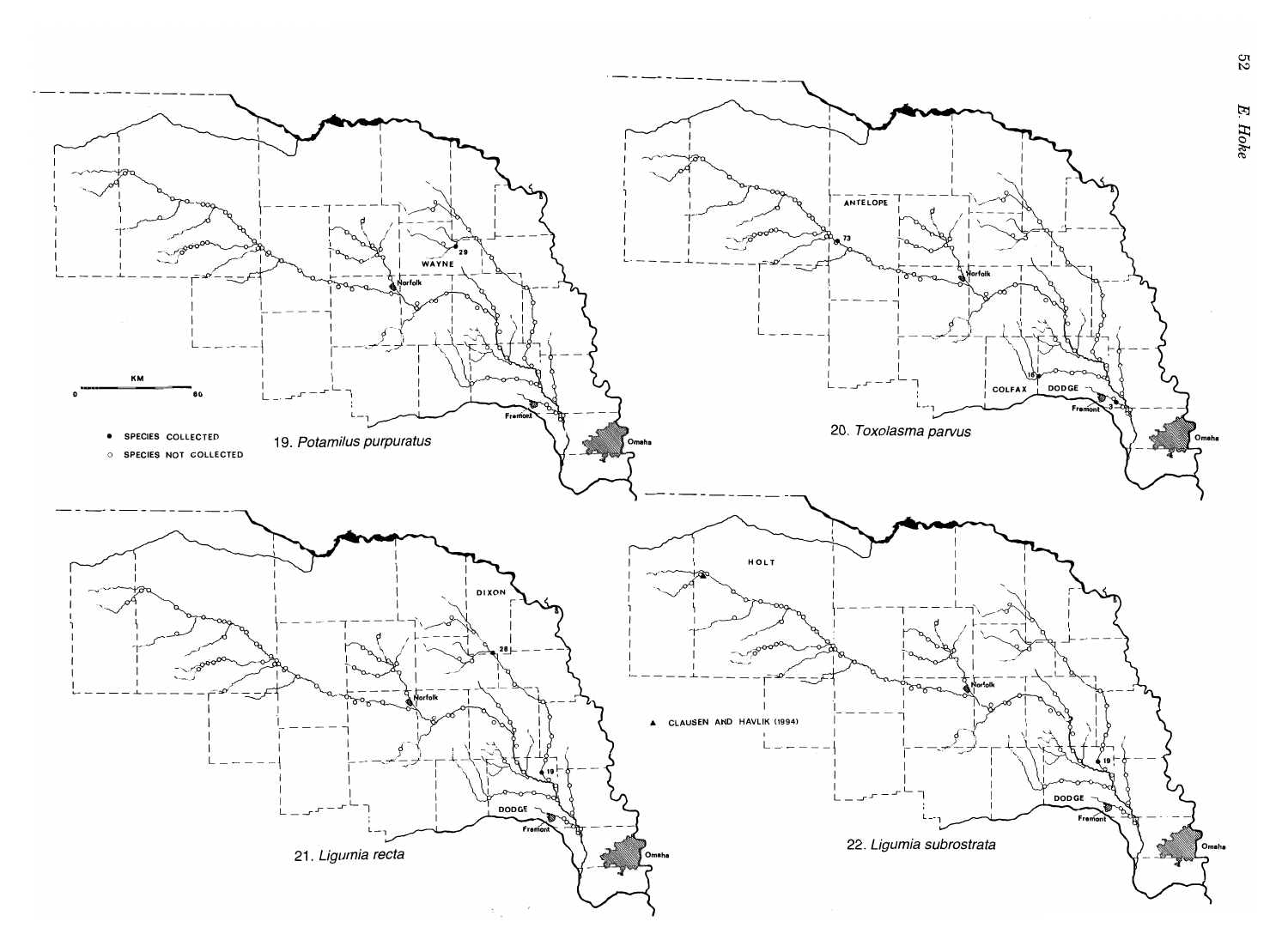